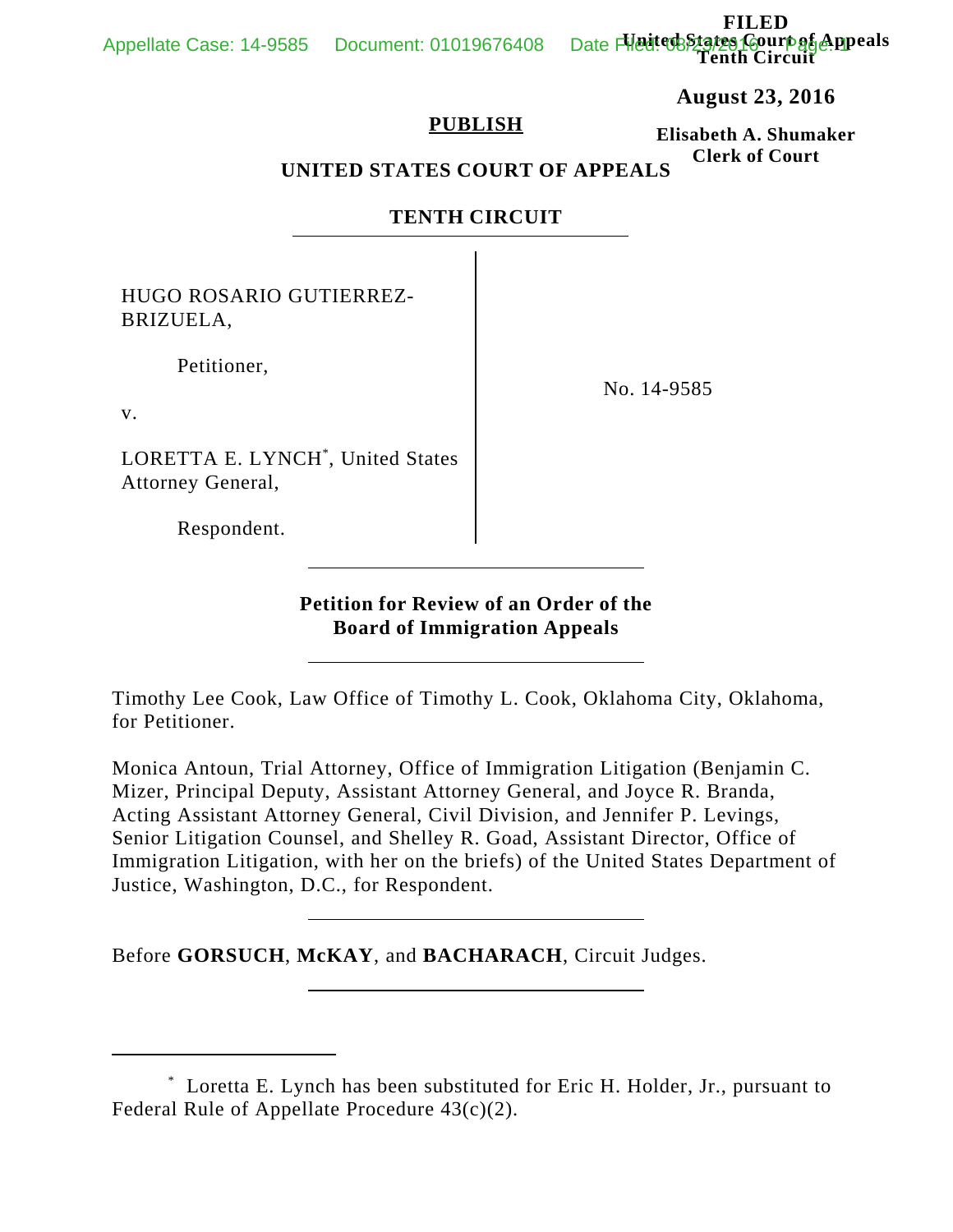**GORSUCH**, Circuit Judge.

We recently confronted the thorny problem what to do when an *executive* agency, exercising delegated *legislative* authority, seeks to overrule a *judicial* precedent interpreting a congressional statute. In our constitutional history, after all, judicial declarations of what the law *is* haven't often been thought subject to revision by the executive, let alone by an executive endowed with delegated legislative authority. Still, in recent years the Supreme Court has instructed us that, when a statute is ambiguous and an executive agency's interpretation is reasonable, the agency may indeed exercise delegated legislative authority to overrule a judicial precedent in favor of the agency's preferred interpretation. *See Chevron, U.S.A., Inc. v. Nat. Res. Def. Council, Inc.*, 467 U.S. 837 (1984); *Nat'l Cable & Telecomms. Ass'n v. Brand X Internet Servs. (Brand X), 545 U.S.* 967 (2005). And that development required us to confront this question: accepting that an agency may overrule a court, may it do so not only prospectively but also retroactively, applying its new rule to completed conduct that transpired at a time when the contrary judicial precedent appeared to control? *De Niz Robles v. Lynch*, 803 F.3d 1165 (10th Cir. 2015). Now that curious question has returned, this time with a twist.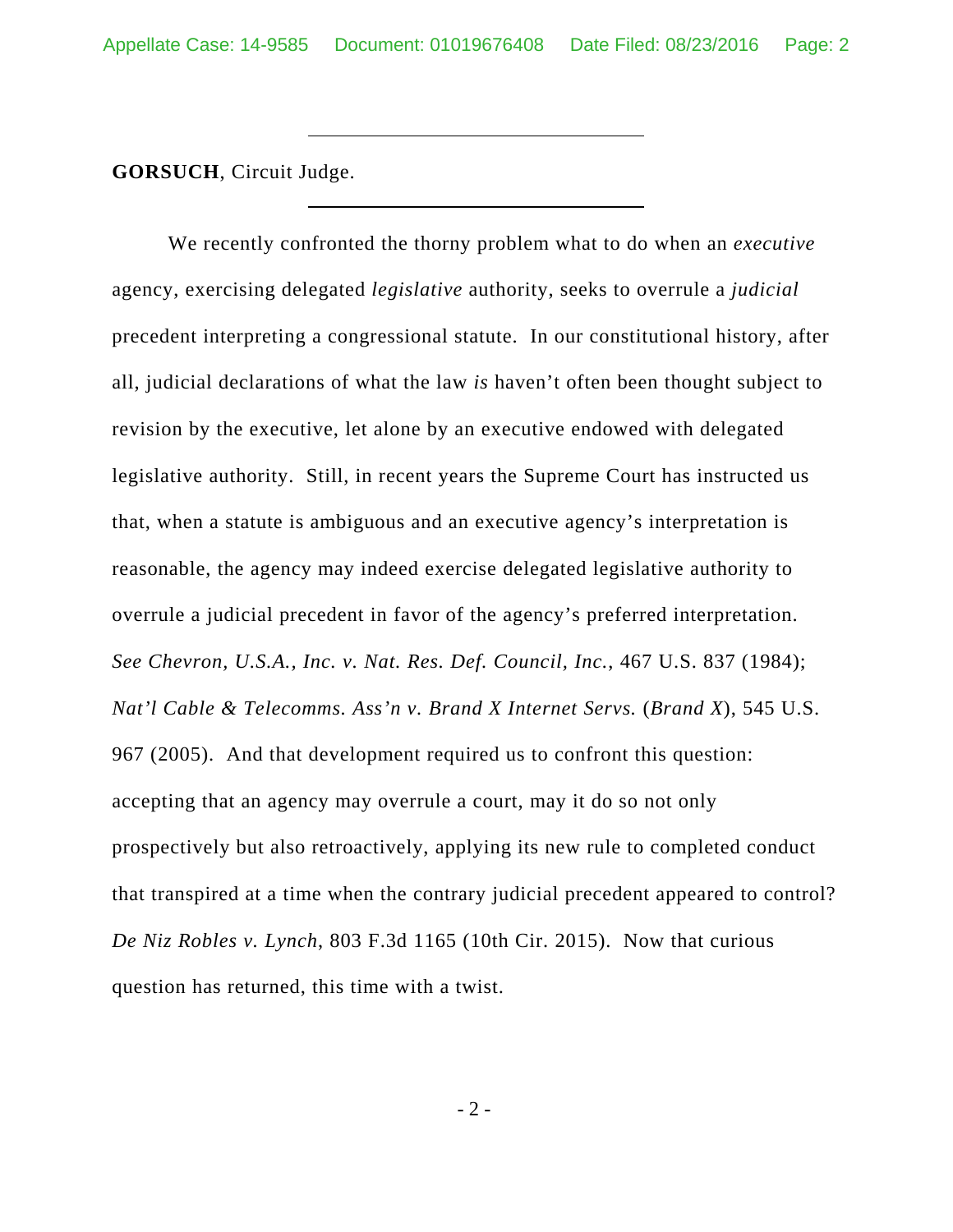Our story starts with two provisions buried in our immigration laws: 8 U.S.C. §§ 1255(i)(2)(A) and  $1182(a)(9)(C)(i)(I)$ . The first statute "grants the Attorney General discretion to 'adjust the status' of those who have entered the country illegally and afford them lawful residency." *De Niz Robles*, 803 F.3d at 1167. The second "provides that certain persons who have entered this country illegally more than once are categorically prohibited from winning lawful residency . . . unless they first serve a ten-year waiting period outside our borders." *Id.* Observers have long noted the tension between the two laws and wondered which should control. Employing the usual tools of statutory interpretation, this court in 2005 determined that the Attorney General's discretion to afford relief without insisting on a decade-long waiting period remained intact. *Padilla-Caldera v. Gonzales* (*Padilla-Caldera I*), 426 F.3d 1294, 1299-1301 (10th Cir. 2005), *amended and superseded on reh'g by* 453 F.3d 1237, 1242-44 (10th Cir. 2006).

That judicial declaration of what the law is turned out to be anything but the last word. Not because the Supreme Court disagreed. But because in 2007 the Board of Immigration Appeals (BIA) issued *In re Briones*, 24 I. & N. Dec. 355 (BIA 2007). There the BIA offered its view that — as a matter of policy discretion — the statutory tension should be resolved against affording the Attorney General any discretion to consider applications for adjustment of status when  $\S 1182(a)(9)(c)(i)(I)$  applies. A conclusion directly at odds with the one we

- 3 -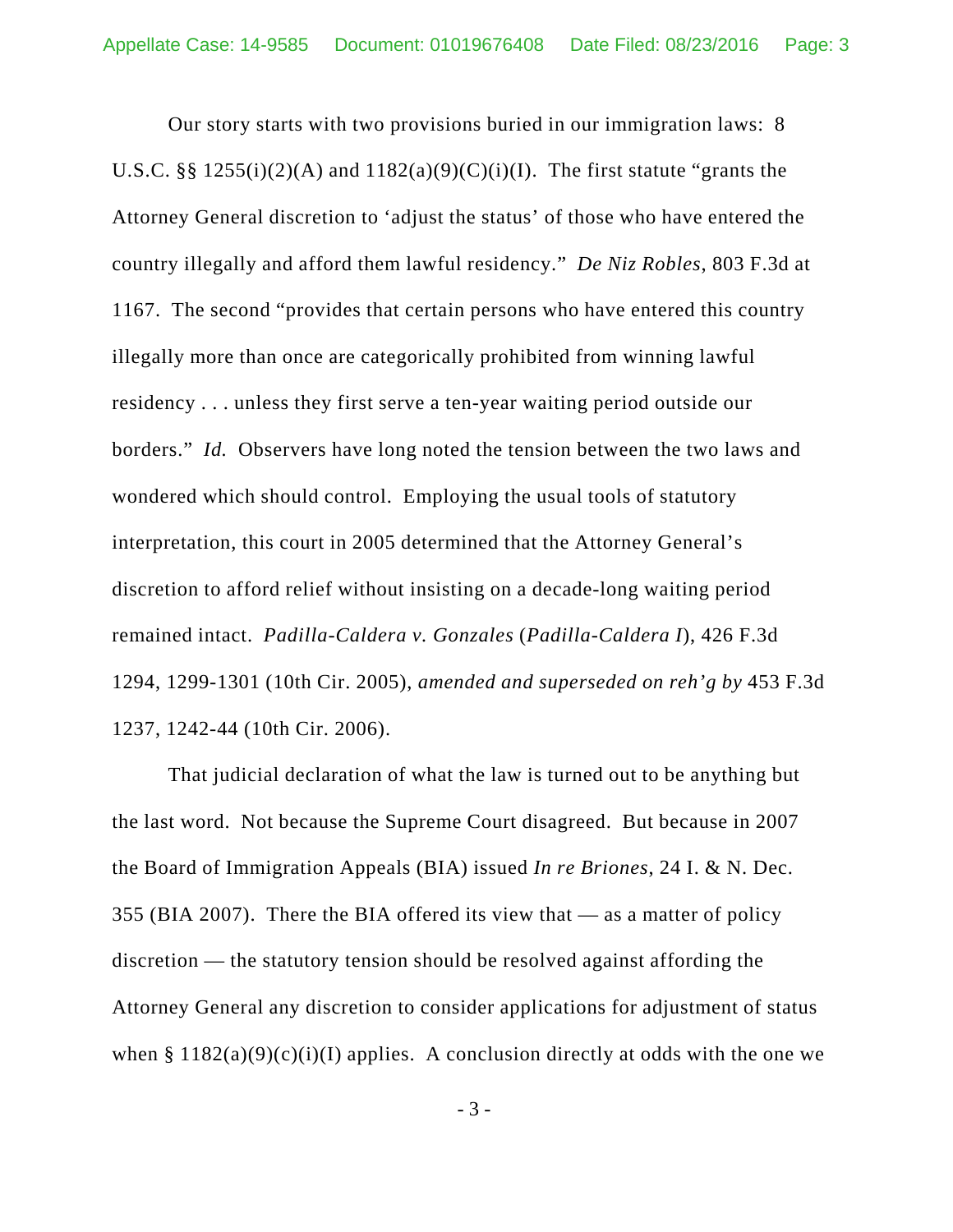reached in *Padilla-Caldera I.* When the agency later sought to apply its new rule announced in *Briones* to a petitioner in this court, we agreed that the two statutory directives were ambiguous; that "step two" of *Chevron* required this court to assume that Congress had delegated legislative authority to the BIA to make a "reasonable" policy choice in the face of this statutory ambiguity; and that the Supreme Court's extension of *Chevron* in *Brand X* further required this court to defer to the agency's policy choice and overrule our own governing statutory interpretation in *Padilla-Caldera I. See Padilla-Caldera v. Holder* (*Padilla-Caldera II*), 637 F.3d 1140, 1148-52 (10th Cir. 2011).

But even that was hardly the end of it. Everyone accepts that, after *Padilla-Caldera II*, all future petitioners must satisfy the ten-year waiting period and may not seek discretionary relief from the Attorney General. But what about petitioners who applied for discretionary relief in express reliance on *Padilla-Caldera I*, before the BIA's announcement of its contrary interpretation in *Briones*? In *De Niz Robles*, the BIA sought to apply *Briones* retroactively to foreclose any chance of discretionary relief for this class of persons. This court disallowed the attempt, holding that because the agency's promulgation of a new rule of general applicability under *Chevron* step two and *Brand X* is an exercise of delegated legislative policymaking authority, it is subject to the presumption of prospectivity that attends true exercises of legislative authority. 803 F.3d at 1172-74.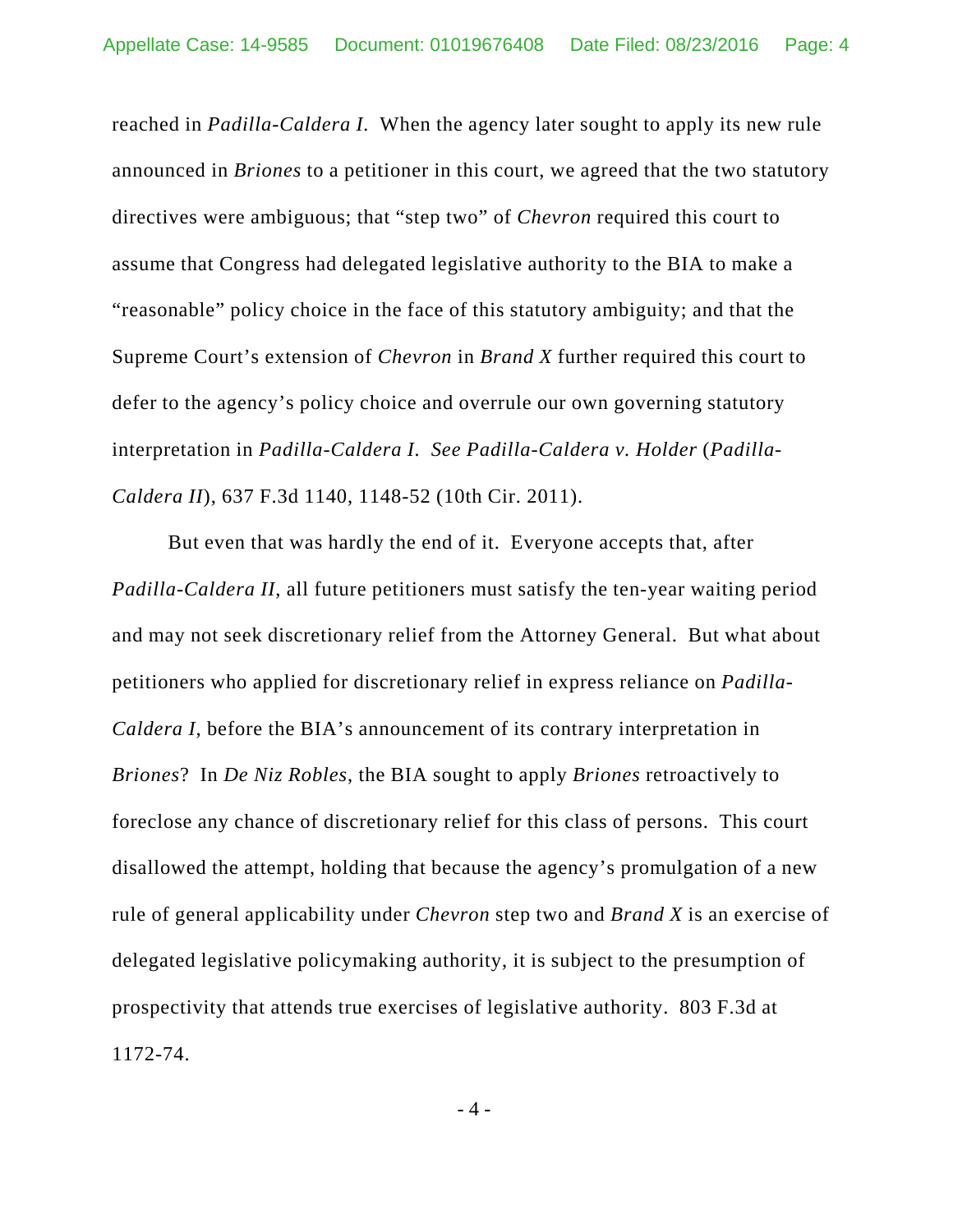The BIA isn't one to give up, though. Today it brings us a new case that involves a (slight) variation. Like Mr. De Niz Robles, Hugo Gutierrez-Brizuela applied for adjustment of status in reliance on our decision in *Padilla-Caldera I* during the period it remained on the books. About that much there is no dispute. But unlike Mr. De Niz Robles, Mr. Gutierrez-Brizuela applied for relief during the period *after* the BIA's announcement of its contrary interpretation in *Briones* yet *before Padilla-Caldera II* declared *Briones* controlling and *Padilla-Caldera I* effectively overruled. The BIA suggests this factual distinction makes all the legal difference. But we fail to see how. Indeed, the government's position in this appeal seems to us clearly inconsistent with both the rule and reasoning of *De Niz Robles*.

Take the rule first. *De Niz Robles* held that *Briones* was not legally effective in the Tenth Circuit until this court discharged its obligation under *Chevron* step two and *Brand X* to determine that the statutory provisions at issue were indeed ambiguous, that the BIA's interpretation of them was indeed reasonable, and that *Padilla-Caldera I* was indeed overruled. As we explained, "[a]n agency in the *Chevron* step two/*Brand X* scenario may enforce its new policy judgment only with judicial approval. So, for example, the BIA depended on *Padilla-Caldera II* to render *Briones* effective." *Id.* at 1174 n.7. Until this court handed down *Padilla-Caldera II*, then, *Padilla-Caldera I* remained on the books as binding precedent in the Tenth Circuit on which litigants were free (and

- 5 -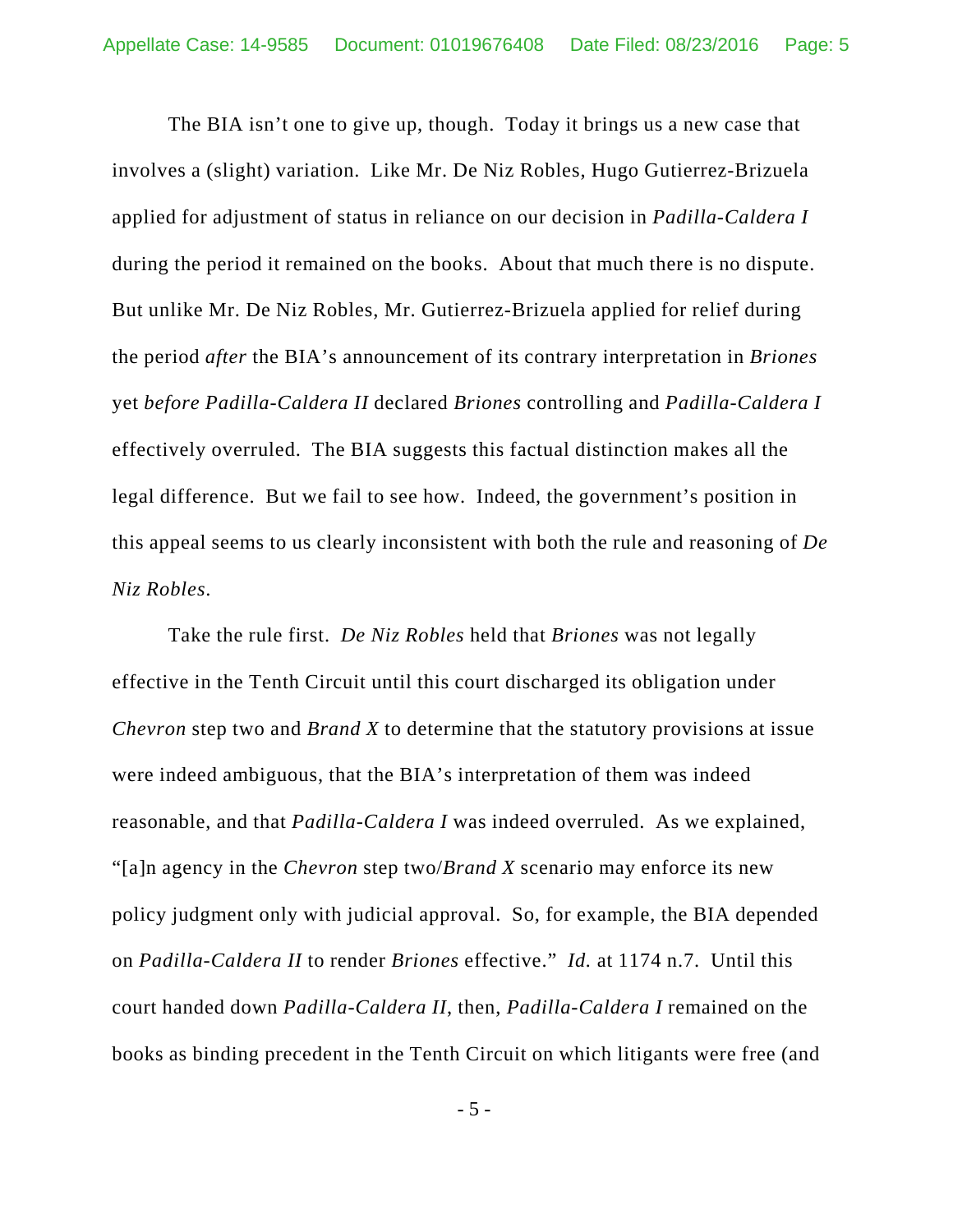expected) to rely, and *Briones* bore no legal force. Yet, despite *De Niz Robles*'s clear holding on this very score, the BIA today seeks to apply *Briones* to conduct in this circuit that predates *Padilla-Caldera II* — when *Padilla-Caldera I* was the controlling law of this circuit and *Briones* was not. That *De Niz Robles* expressly forbids. *Cf. Bankers Trust N.Y. Corp. v. United States*, 225 F.3d 1368, 1376 (Fed. Cir. 2000) (noting that where "the original decision was based on direct judicial construction of [a] statute, not deference" to the agency, it remains "the law of this circuit" until it is "overturned" or a "later amendment to the statute is effective").

Next consider the reasoning. In *De Niz Robles* we explained that, to the extent the executive is permitted to exercise delegated legislative authority to overrule judicial decisions, logic suggests it should be bound by the same presumption of prospectivity that attends true legislative enactments. 803 F.3d at 1172. After all, agents usually depend upon (and are limited to) the powers enjoyed by their principals. *See generally* Restatement (Second) of Agency § 17 (1958). And we know that, if Congress had sought to amend the law to unseat a judicial decision like *Padilla-Caldera I*, absent some clear direction otherwise (and subject to constitutional limitations on retroactive legislation), its actions would have controlled conduct arising only *after* the legislation went into effect. *See Landgraf v. USI Film Prod.*, 511 U.S. 244, 270-73 (1994). And here *Briones* went into effect in this circuit only when this court handed down *Padilla-Caldera*

- 6 -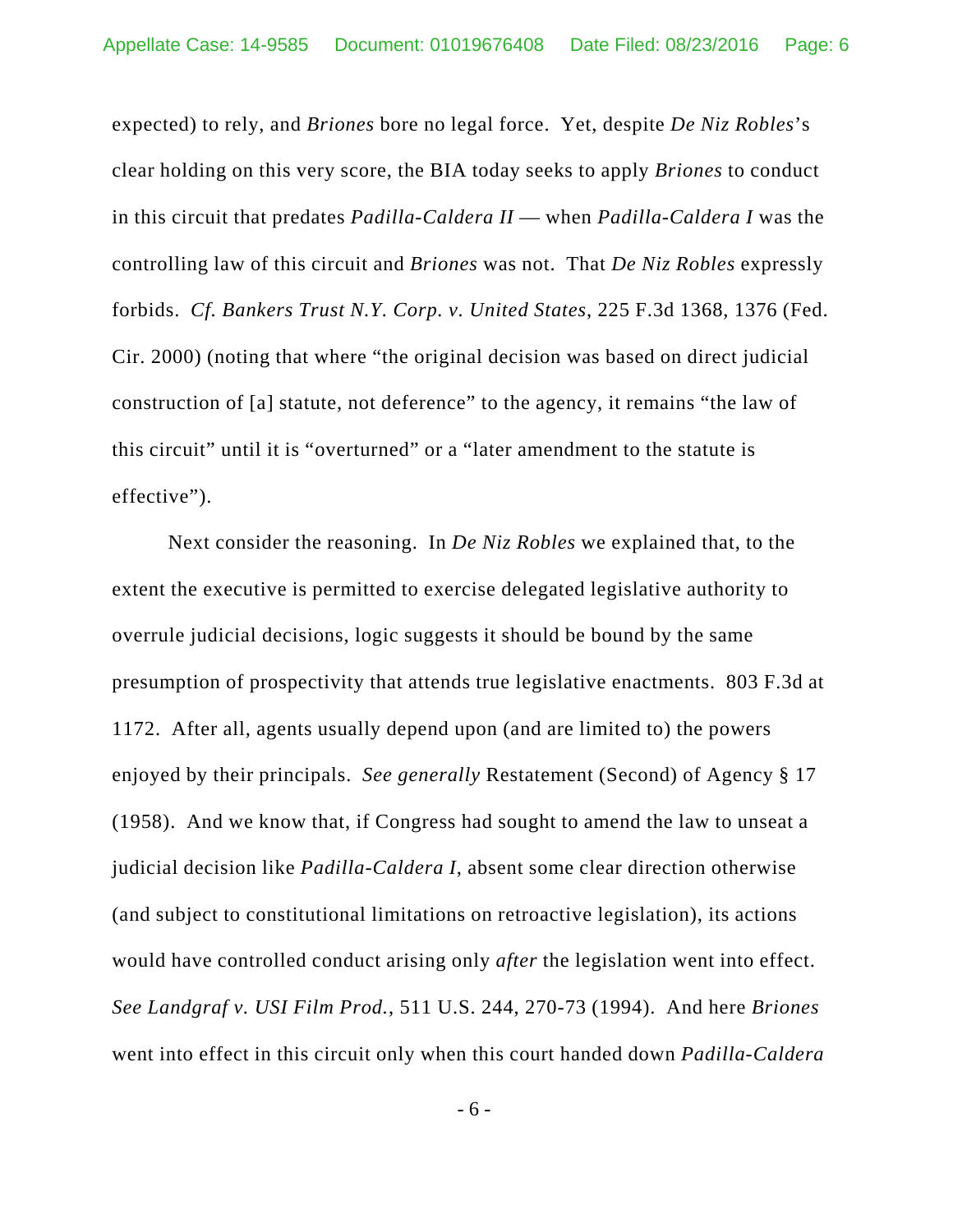*II*.Meaning that individuals like *both* Mr. De Niz Robles *and* Mr. Gutierrez-Brizuela would have been free to rely on *Padilla-Caldera I*. Neither, as we explained in *De Niz Robles*, can we think of a sound reason why persons should be left in worse shape simply because they are the subjects of delegated legislative action rather than subjects of true legislative action. Indeed, as we noted in *De Niz Robles*, the Supreme Court itself has expressly recognized that "[c]ongressional enactments . . . will not be construed to have retroactive effect unless their language requires this result. By the same principle, a statutory grant of legislative rulemaking authority will not, as a general matter, be understood to encompass the power to promulgate retroactive rules unless that power is conveyed by Congress in express terms." 803 F.3d at 1172 (quoting *Bowen v. Georgetown Univ. Hosp.*, 488 U.S. 204, 208 (1988) (internal quotation marks omitted)). And, of course, no one before us contends that Congress has expressly conveyed to the BIA the power to declare its rules retroactive.<sup>1</sup>

<sup>&</sup>lt;sup>1</sup> At this point you might interject to question our analogy to legislative action. After all, an agency may enforce its new policy judgment under *Chevron* step two and *Brand X* only with *judicial* approval. And, quite unlike legislative action, which is subject to a presumption of prospectivity, judicial action is of course subject to a presumption of retroactivity. *See De Niz Robles*, 803 F.3d at 1170. But *De Niz Robles* already rejected an argument along these lines, *see id.* at 1174 n.7, and the BIA does not pursue any such argument in this case — and for good reason. The fact is, the agency rule a court ratifies in the *Chevron* step two/*Brand X* scenario clearly proceeds from the agency exercising delegated legislative authority, not the court. Consider first the fact that when announcing its rule an agency is neither seeking the "best" reading of the statutory text nor adopting a "once-and-for-always definition of what the statute means," *Garfias-*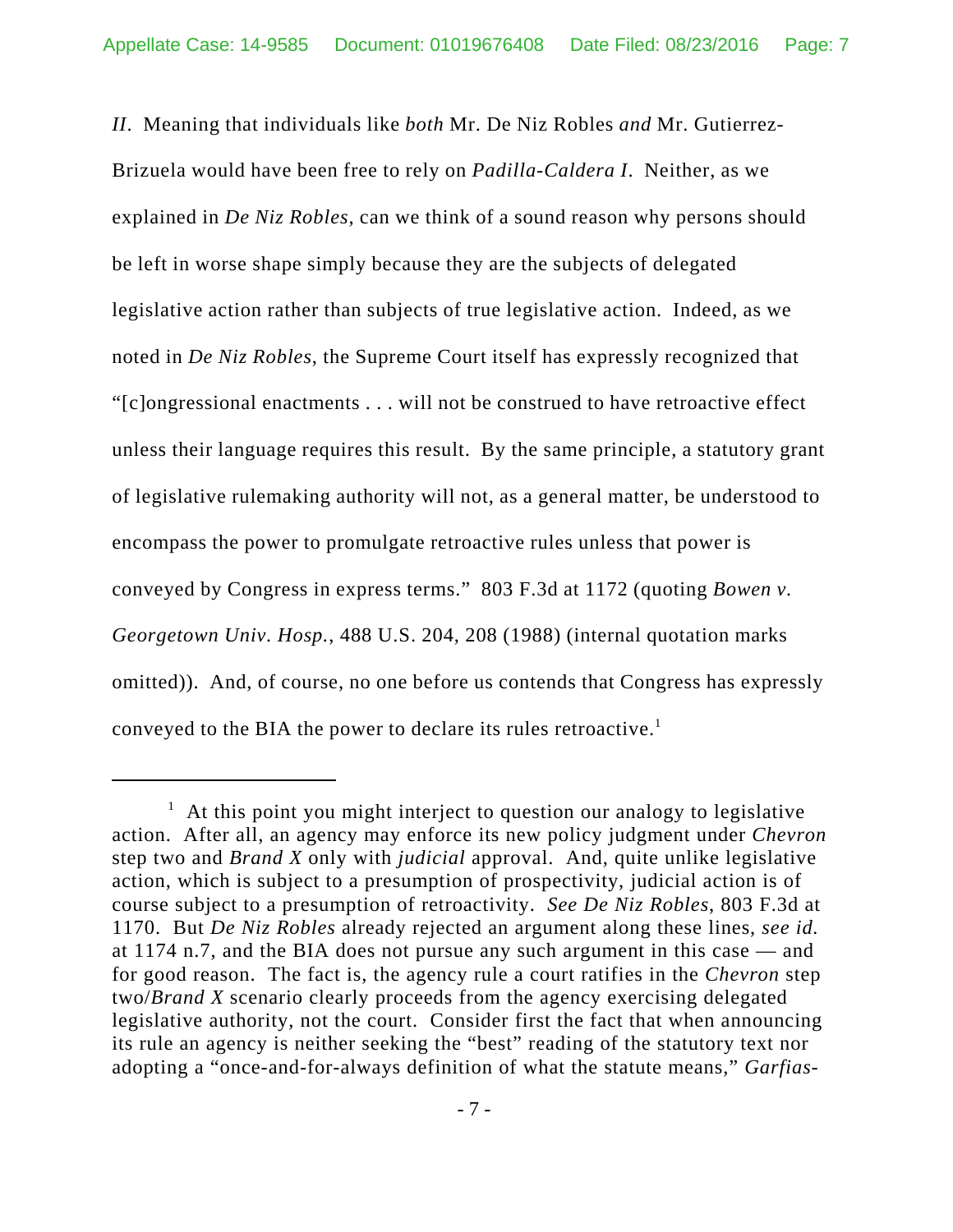The due process and equal protection concerns that animated our holding in *De Niz Robles* also apply to this case. In *De Niz Robles* we explained that legislation is presumptively prospective in its operation because the retroactive application of new penalties to past conduct that affected persons cannot now change denies them fair notice of the law and risks endowing a decisionmaker expressly influenced by majoritarian politics with the power to single out disfavored individuals for mistreatment. *See* 803 F.3d at 1169-70. These very same concerns would arise if the BIA could apply *Briones* retroactively to Mr. Gutierrez-Brizuela's conduct. After all, back in 2009 the law expressly gave Mr. Gutierrez-Brizuela two options: he could seek an adjustment of status pursuant to *Padilla-Caldera I* or accept a ten-year waiting period outside the country.

*Rodriguez v. Holder*, 702 F.3d 504, 515-16 (9th Cir. 2012) (en banc), but seeking instead to exploit a gap in the statute to implement its own (continuously revisable) policy-influenced vision of what the law should be, *De Niz Robles*, 803 F.3d at 1176. Then consider the highly unusual nature of the court's task under *Chevron* step two and *Brand X*: the court doesn't ask whether the agency's interpretation of the law is superior (or its prior interpretation wrong in some way), only whether the agency's interpretation falls within the scope of the permissible. The court doesn't attempt to say what the law *is* (our normal function) but only whether the agency's attempt is a *reasonable* one. And finally consider that, when overruling our own governing precedent, a court may not consult or speak a word about the principles of *stare decisis* that normally attend to (and do much to discourage) the overruling of judicial precedent. Instead, the court disregards all that and favors the agency ruling over its own precedent simply because the agency has offered a permissible interpretation. *See Padilla-Caldera II*, 637 F.3d at 1147. Under these circumstances, it seems to us "there can be little doubt that," while a court must approve the agency's new rule, the rule "emanates in substance" not from the court but from the agency exercising delegated legislative authority. *De Niz Robles*, 803 F.3d at 1174 n.7.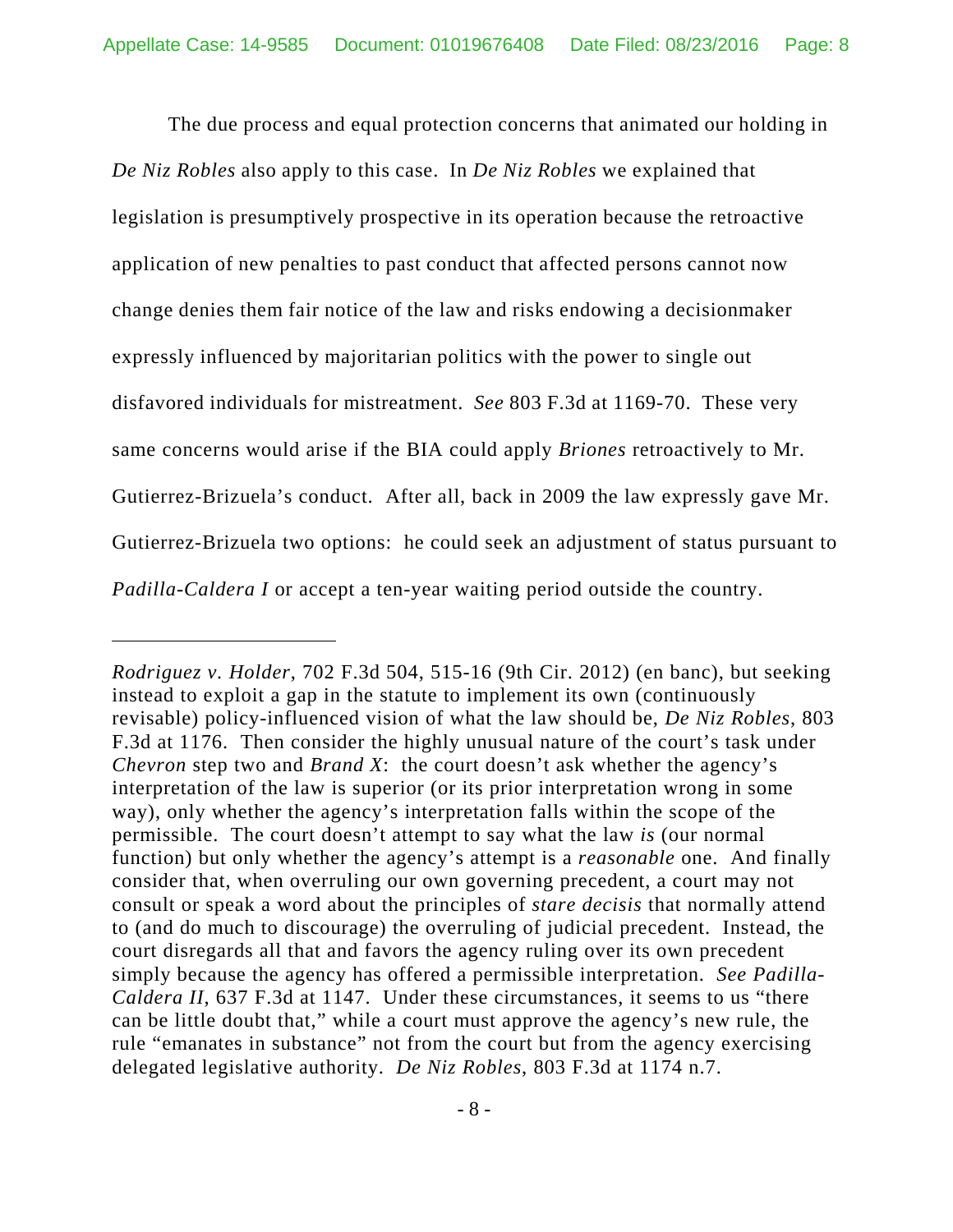Relying on binding circuit precedent, he chose the former path. Yet the BIA now seeks to apply a new law to block that path at a time when it's too late for Mr. Gutierrez-Brizuela to alter his conduct. Meaning that, if we allowed the BIA to apply *Briones* here, Mr. Gutierrez-Brizuela would lose the seven years he could've spent complying with the BIA's ten year waiting period and instead have to start that waiting period now. The due process concerns are obvious: when Mr. Gutierrez-Brizuela made his choice, he had no notice of the law the BIA now seeks to apply. And the equal protection problems are obvious too: if the agency were free to change the law retroactively based on shifting political winds, it could use that power to punish politically disfavored groups or individuals for conduct they can no longer alter*. See id.* at 1168-69, 1174-75.

Beyond looking directly to the due process and equal protection considerations that underlie the presumption of legislative prospectivity, in *De Niz Robles* we also consulted both the doctrinal rubric the Supreme Court suggested in *SEC v. Chenery Corp.* (*Chenery II*), 332 U.S. 194 (1947), for deciding when to give retroactive effect to agency action, and our own similar formulation in *Stewart Capital Corp. v. Andrus*, 701 F.2d 846 (10th Cir. 1983). We found these authorities and their factors also counseled against allowing the BIA to apply its decision to individuals like Mr. De Niz Robles. *De Niz Robles*, 803 F.3d at 1175-80. And we find they do the same thing today. Neither should any of this come as a surprise, for the factors discussed in *Chenery II* and *Stewart*

- 9 -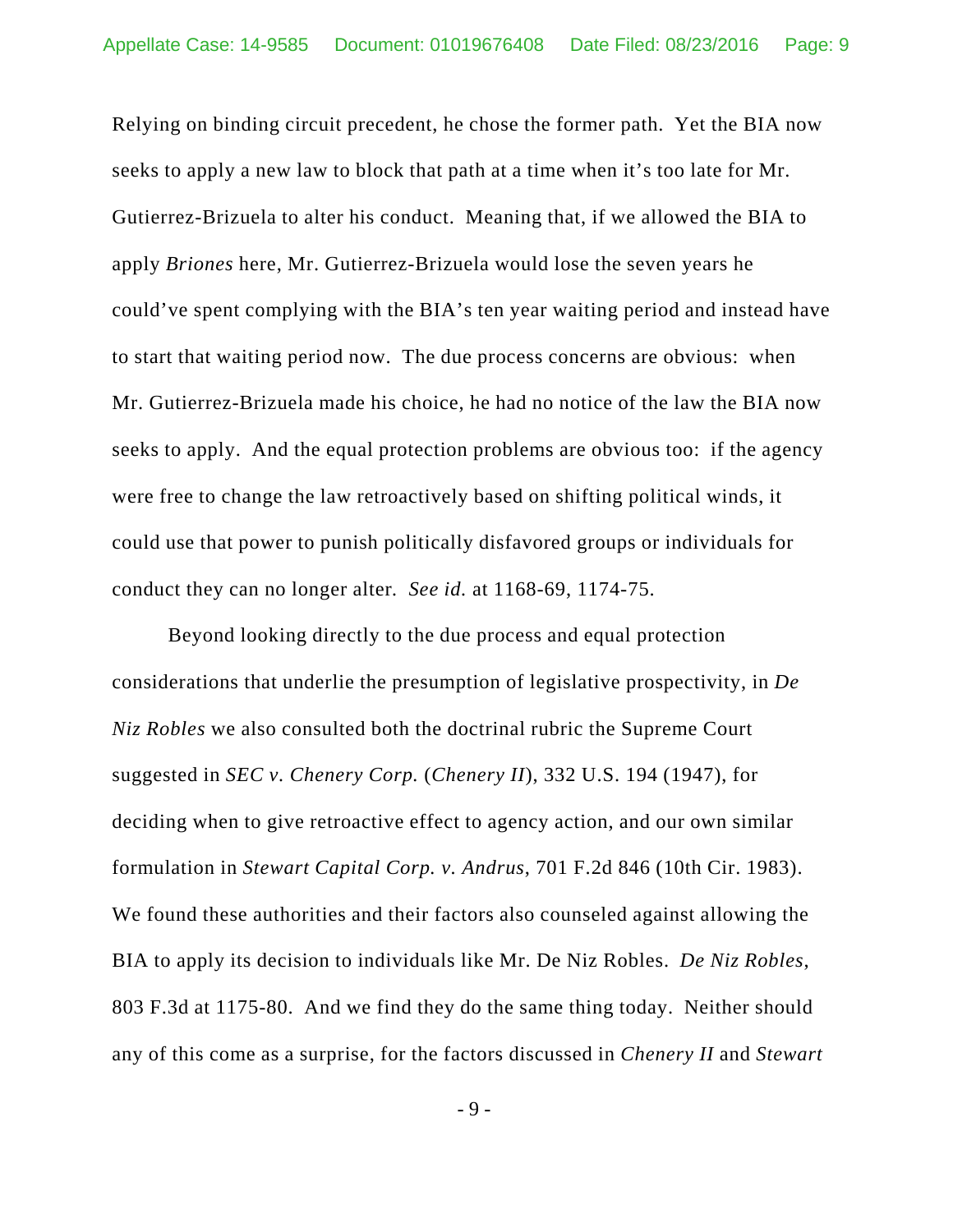*Capital* simply seek to provide a doctrinal rubric for assessing the underlying due process and equal protection implications associated with retroactive agency action. And whether we analyze those concerns directly (as we just have) or indirectly (using these doctrinal rubrics), the answer should of course be the same. *Id.* at 1180.

To decide whether to permit retroactive agency action, both *Chenery II* and *Stewart Capital* essentially counsel us to "weigh" the costs the petitioner would encounter against the benefits the agency would enjoy. *See id.* at 1177. And in this case, as in *De Niz Robles*, it seems to us that balance tips decidedly in one direction. Consider the costs we would impose on petitioners. Normally, people are entitled to rely on judicial precedents as definitive interpretations of what the law is so long as those precedents remain on the books. *See U.S. Bancorp Mortg. Co. v. Bonner Mall P'ship*, 513 U.S. 18, 26 (1994); *AT&T Corp. v. Hulteen*, 556 U.S. 701, 711-13 (2009). To allow the BIA to apply *Briones* here, to actions during a period when *Padilla-Caldera I* was on the books and *Briones* was not the law of this circuit, would upset this principle and invite individuals to disregard on-point judicial precedent (maybe even Supreme Court precedent) because of its potential susceptibility to revision by an executive agency. *See De Niz Robles*, 803 F.3d at 1178-79. It would also require the people to substitute reliance on judicial declarations of what the law is with finely grained legal judgments about the degree of ambiguity in the relevant statutory provisions and the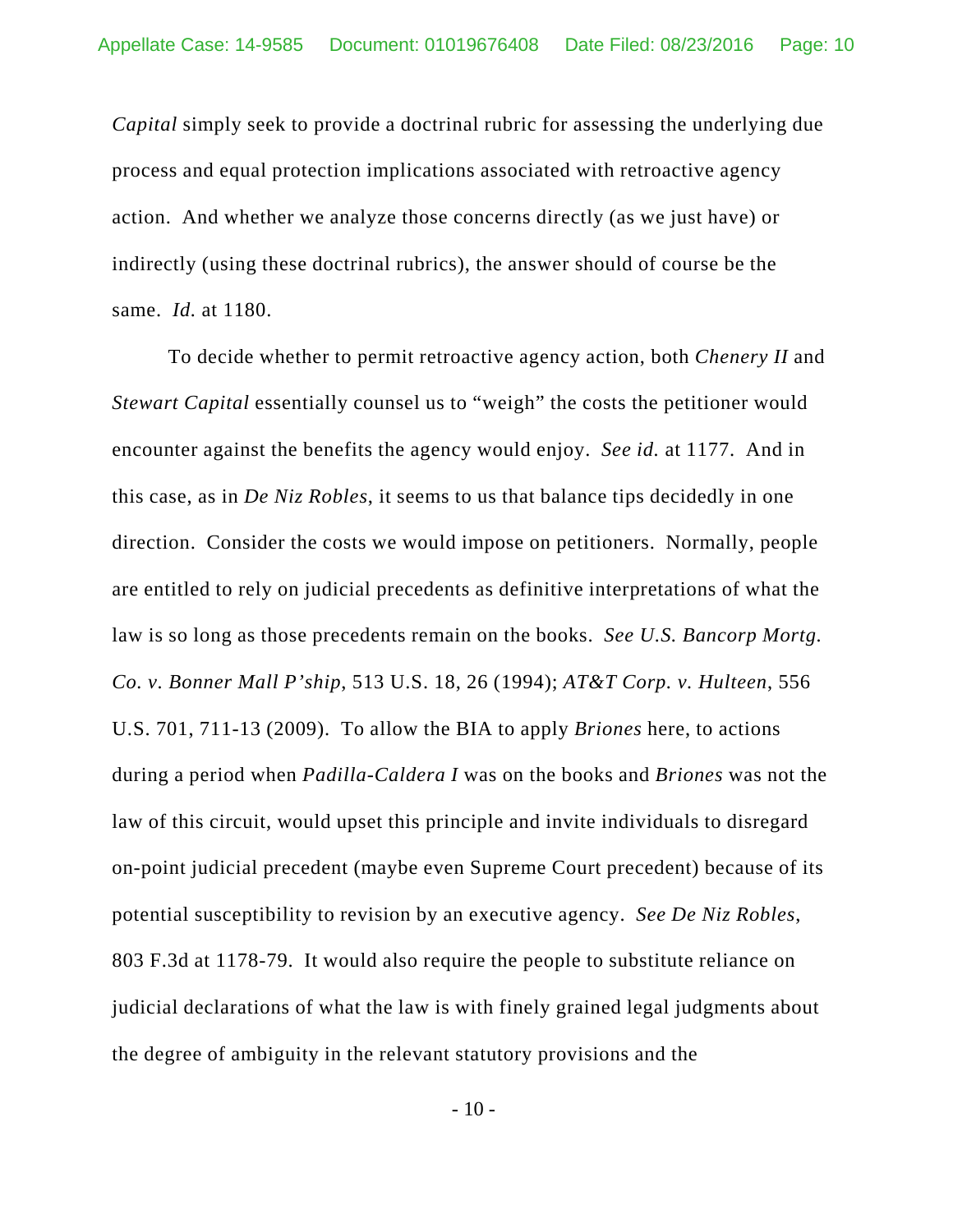reasonableness of agency pronouncements about them. Questions that frequently provoke deep disagreement even among our most eminent jurists, let alone lay persons. *See, e.g.*, *Michigan v. EPA*, 135 S. Ct. 2699 (2015). Indeed, at the time of Mr. Gutierrez-Brizuela's application, just as at the time of Mr. De Niz Robles's, it was far from clear that this court would ever permit enforcement of *Briones*. Back then it remained a distinct possibility that this court might find either the statute unambiguously opposed to the agency's position or the agency's interpretation an unreasonable one. *See De Niz Robles*, 803 F.3d at 1179 & n.10. Are we really to expect that persons in such circumstances should have to bear the cost of ignoring directly controlling judicial precedent in favor of the speculative possibility that an executive revision might ultimately prevail? Add to that the costs associated with imposing this kind of uncertainty on an entire class of persons with significant interests at stake (the potential right to remain lawfully in this country), and the BIA's failure to identify any benefits of any kind that might be vindicated through retroactive application of its new rule, *see id.* at 1179-80, and we just do not see how the agency might prevail.

Confirming our assessment on this score is the fact that the BIA itself was once — and not long ago — sensitive to the due process and equal protection concerns associated with retroactive application of its new rules. It followed a practice of deferring to adverse circuit precedent so long as that precedent remained on the books, even when the agency may have disagreed with it. *See,*

- 11 -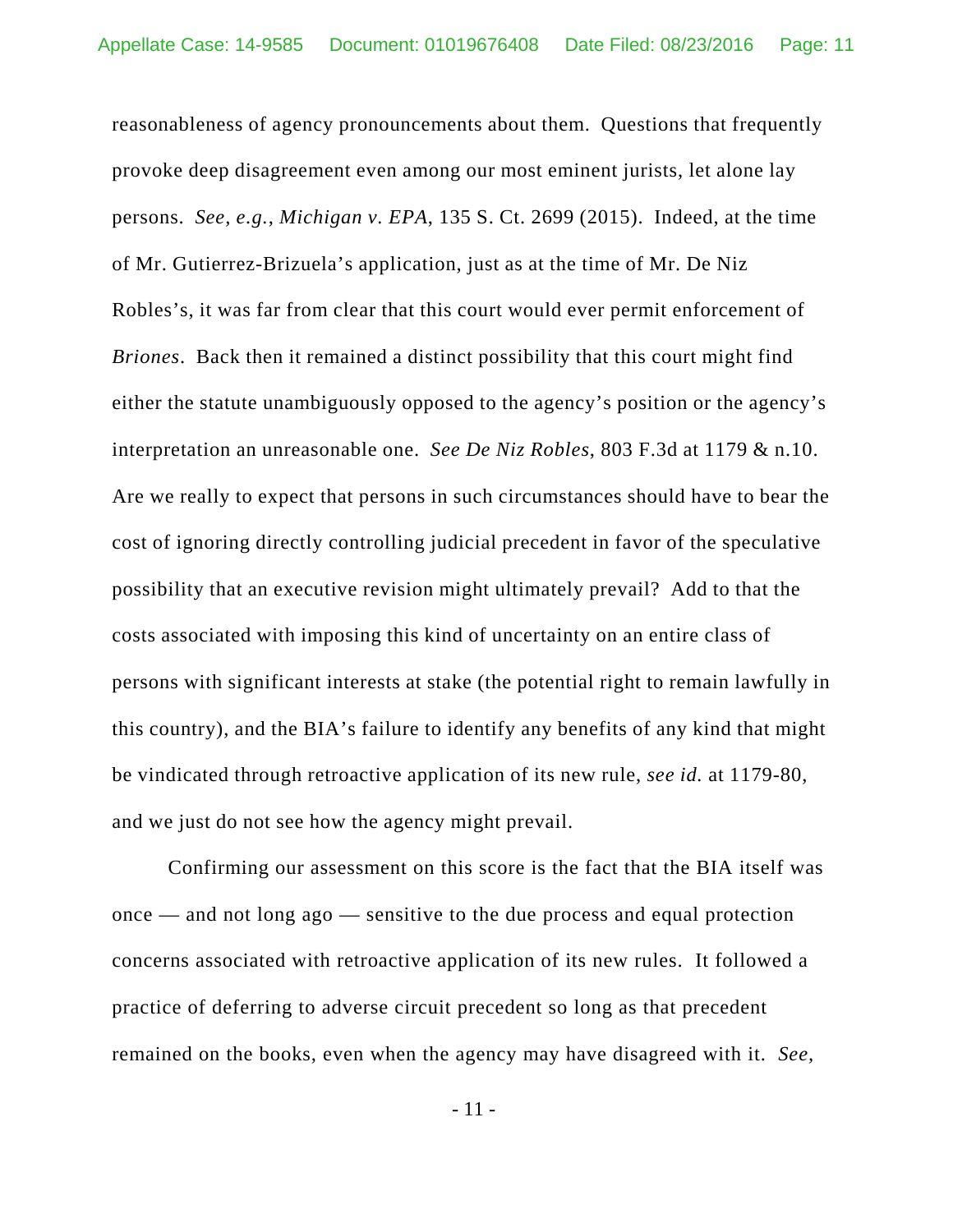*e.g.*, *In re Anselmo*, 20 I. & N. Dec. 25, 31 (BIA 1989) (collecting cases). In fact, in *Briones* itself the BIA expressly refrained from deciding the applicability of its new rule to cases arising in this circuit, given that we had previously adopted a contrary view of the relevant statutes' meaning. *See Briones*, 24 I. & N. Dec. at 370-71 & n.9. So it is that even the agency itself once suggested that *Padilla-Caldera I* would and should continue to control in this circuit until overruled by judicial authority. Given that, we are left at a loss to see how it would be consistent with due process (fair notice) principles to permit the agency now to take the opposite view. Effectively pulling out from petitioners like Mr. Gutierrez-Brizuela a rug that the agency itself set under them.

To be sure, the BIA says that was then and this is now. Now the agency replies that *Briones* must apply to all cases, even cases arising before its judicial adoption in circuits with contrary precedent. It must, the agency says, because "[f]or *Brand X* to have any practical application, the Board must be able to apply *Chevron* step two, policy-type decisions immediately, regardless of the existence of a prior, contrary judicial interpretation. Otherwise, the Board would never be able to disagree with a prior, competing judicial decision" as *Brand X* says it may.

We just don't see it. To be sure, our holding about the inefficacy of *Briones* to decisions predating its approval by this court in *Padilla-Caldera II* raises the interesting question how an agency might go about exercising its *Brand X* powers to overrule prior judicial decisions. If the agency tries to apply a new

- 12 -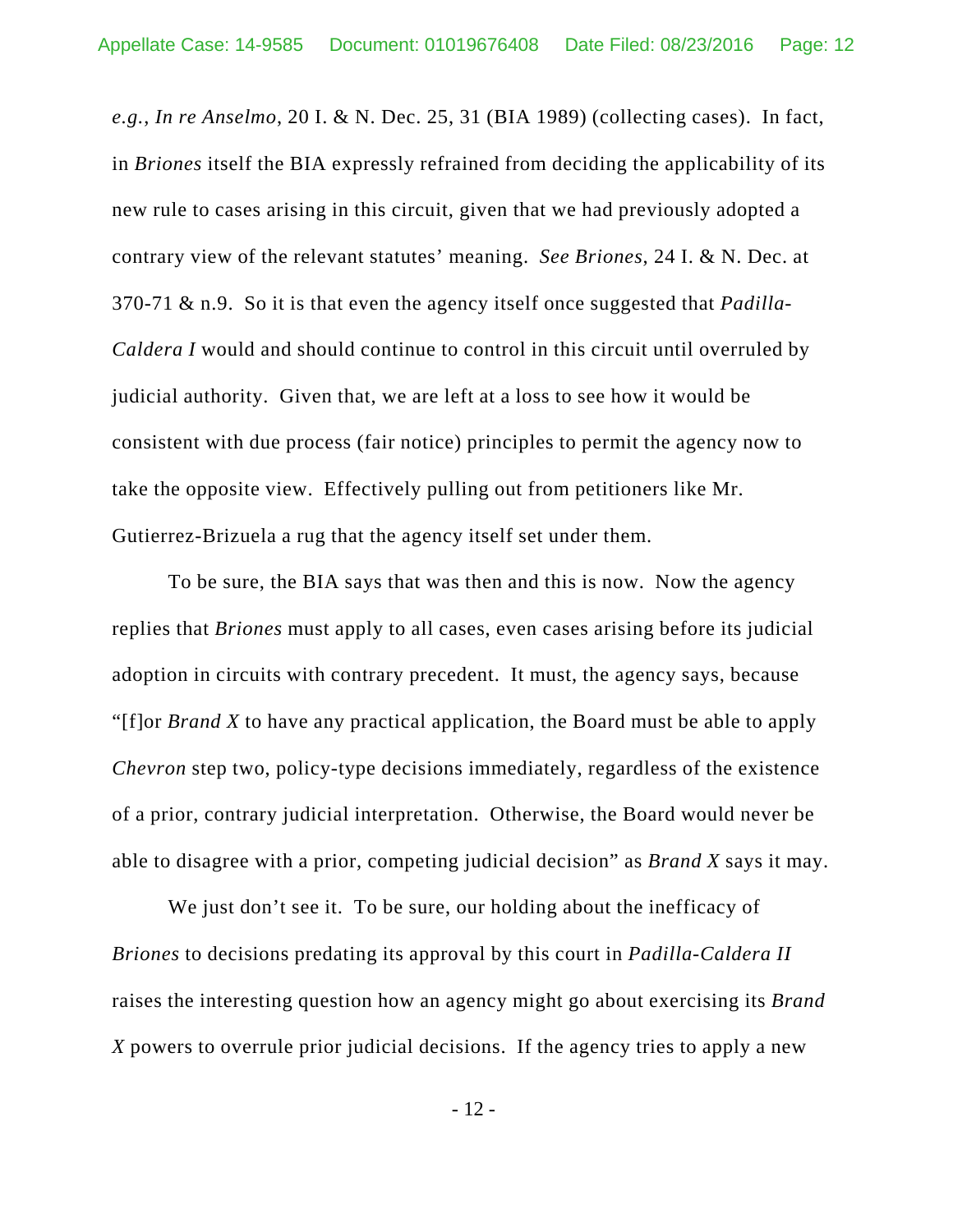rule to a pending case in a circuit where there is adverse judicial precedent, and if the court replies that the judicial precedent controls until reversed, how is the agency ever to get its new authority to take effect? The question may represent yet another conundrum invited by *Chevron* step two and *Brand X*. But we have no difficulty imagining a way out of this particular one that also allows us to avoid due process and equal protection problems. Agencies could seek to enforce their new interpretations and courts could then fulfill their *Chevron* step two and *Brand X* obligation to sustain those new interpretations while also affording the agency's new rules only prospective effect and permitting the petitioner in the case at hand to continue to receive the benefit of preexisting judicial precedent. After all, decisions like *Chenery II*, *Stewart Capital*, and *Bowen* expressly anticipate that there will be cases where administrative decisions should control only conduct arising after they take legal effect. *See Chenery II*, 332 U.S. at 203-04; *Stewart Capital*, 701 F.2d at 848-50; *cf. Bowen*, 488 U.S. at 213-15. Neither is practice of this sort entirely foreign in other areas of the law: not infrequently courts will reach holdings that affect future litigants differently than current ones. Consider, for example, qualified immunity cases where courts sometimes find that a constitutional violation has occurred, but that the violation was not clearly established, in the process binding future litigants in a different way than current ones. *See, e.g.*, *Pearson v. Callahan*, 555 U.S. 223 (2009); *Saucier v. Katz*, 533 U.S. 194 (2001). *Chevron* step two and *Brand X* may mean

- 13 -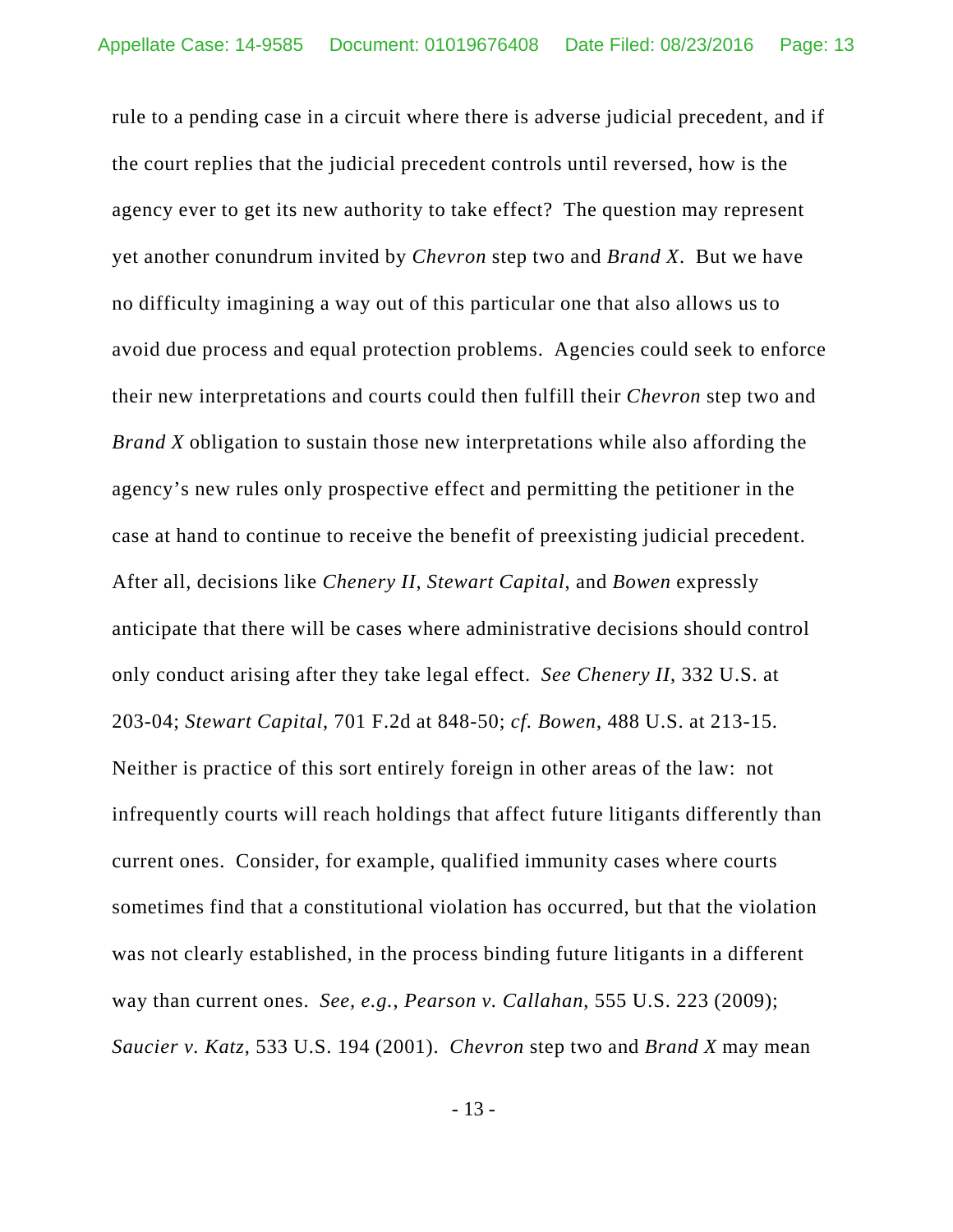that agencies exercising delegated legislative power can effectively overrule judicial precedents. But that does not necessarily mean their decisions must or should presumptively apply retroactively to conduct completed before they take legal effect. If anything, and as we've seen in *De Niz Robles* and again today, the opposite presumption should apply.

The petition for review is granted and the case remanded to the BIA for further proceedings consistent with this opinion.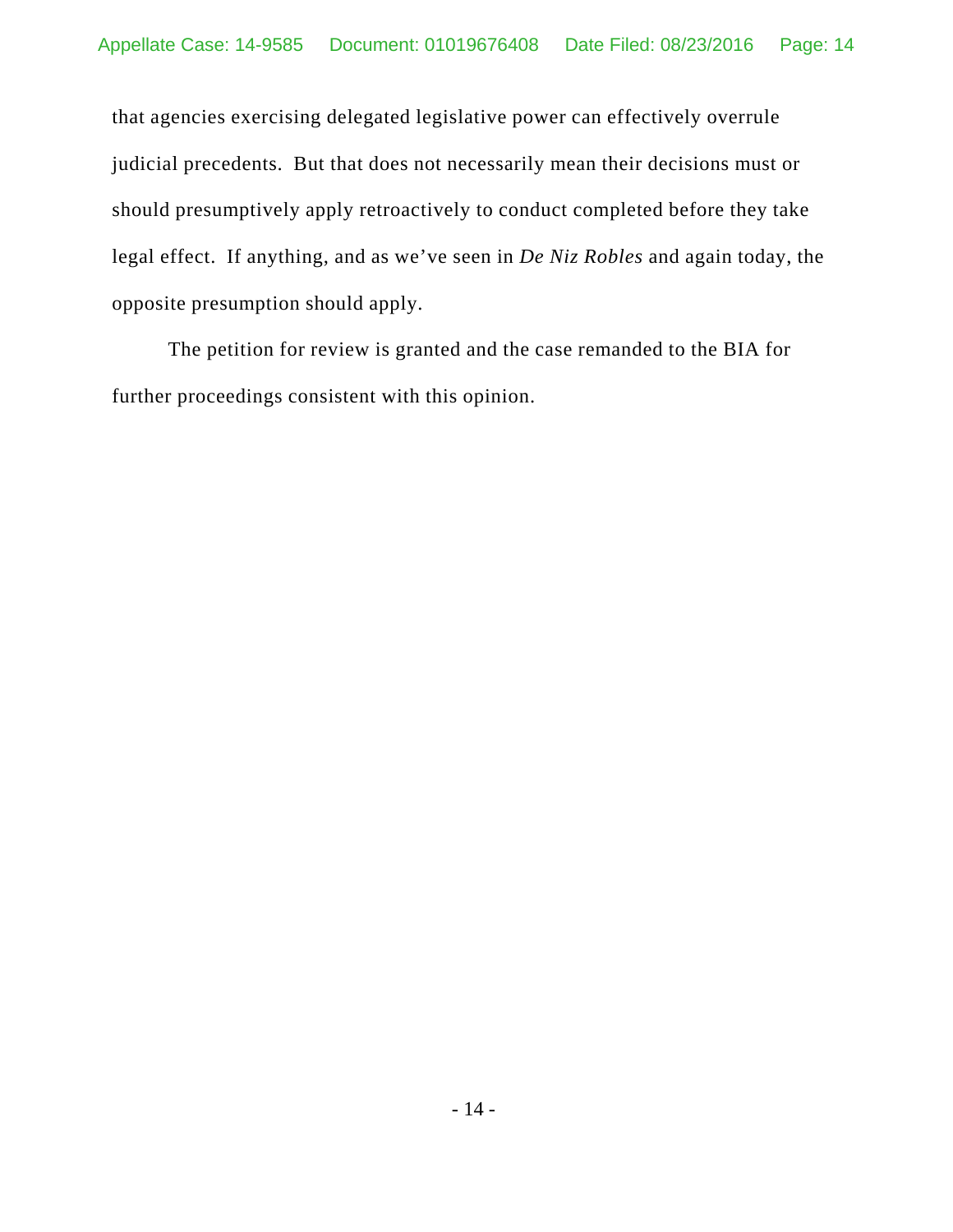No. 14-9585, *Gutierrez-Brizuela v. Lynch*

#### **GORSUCH**, Circuit Judge, concurring.

There's an elephant in the room with us today. We have studiously attempted to work our way around it and even left it unremarked. But the fact is *Chevron* and *Brand X* permit executive bureaucracies to swallow huge amounts of core judicial and legislative power and concentrate federal power in a way that seems more than a little difficult to square with the Constitution of the framers' design. Maybe the time has come to face the behemoth.

In enlightenment theory and hard won experience under a tyrannical king the founders found proof of the wisdom of a government of separated powers. In the avowedly political legislature, the framers endowed the people's representatives with the authority to prescribe new rules of general applicability prospectively. In the executive, they placed the task of ensuring the legislature's rules are faithfully executed in the hands of a single person also responsive to the people. And in the judiciary, they charged individuals insulated from political pressures with the job of interpreting the law and applying it retroactively to resolve past disputes. This allocation of different sorts of power to different sorts of decisionmakers was no accident. To adapt the law to changing circumstances, the founders thought, the collective wisdom of the people's representatives is needed. To faithfully execute the laws often demands the sort of vigor hard to find in management-by-committee. And to resolve cases and controversies over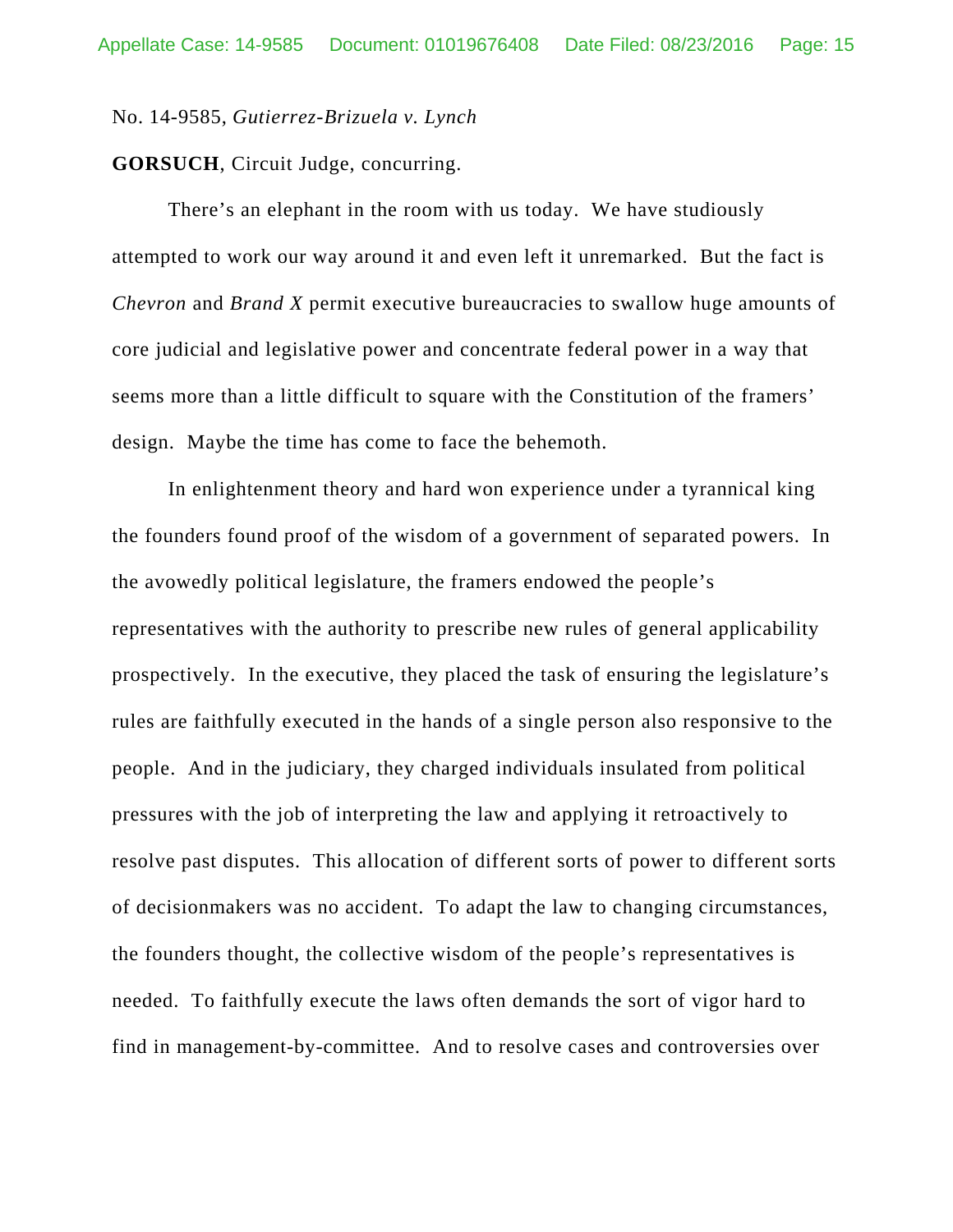past events calls for neutral decisionmakers who will apply the law as it is, not as they wish it to be.

Even more importantly, the founders considered the separation of powers a vital guard against governmental encroachment on the people's liberties, including all those later enumerated in the Bill of Rights*.* What would happen, for example, if the political majorities who run the legislative and executive branches could decide cases and controversies over past facts? They might be tempted to bend existing laws, to reinterpret and apply them retroactively in novel ways and without advance notice. Effectively leaving parties who cannot alter their past conduct to the mercy of majoritarian politics and risking the possibility that unpopular groups might be singled out for this sort of mistreatment — and raising along the way, too, grave due process (fair notice) and equal protection problems. Conversely, what would happen if politically unresponsive and lifetenured judges were permitted to decide policy questions for the future or try to execute those policies? The very idea of self-government would soon be at risk of withering to the point of pointlessness. It was to avoid dangers like these, dangers the founders had studied and seen realized in their own time, that they pursued the separation of powers. A government of diffused powers, they knew, is a government less capable of invading the liberties of the people. *See* The

-2-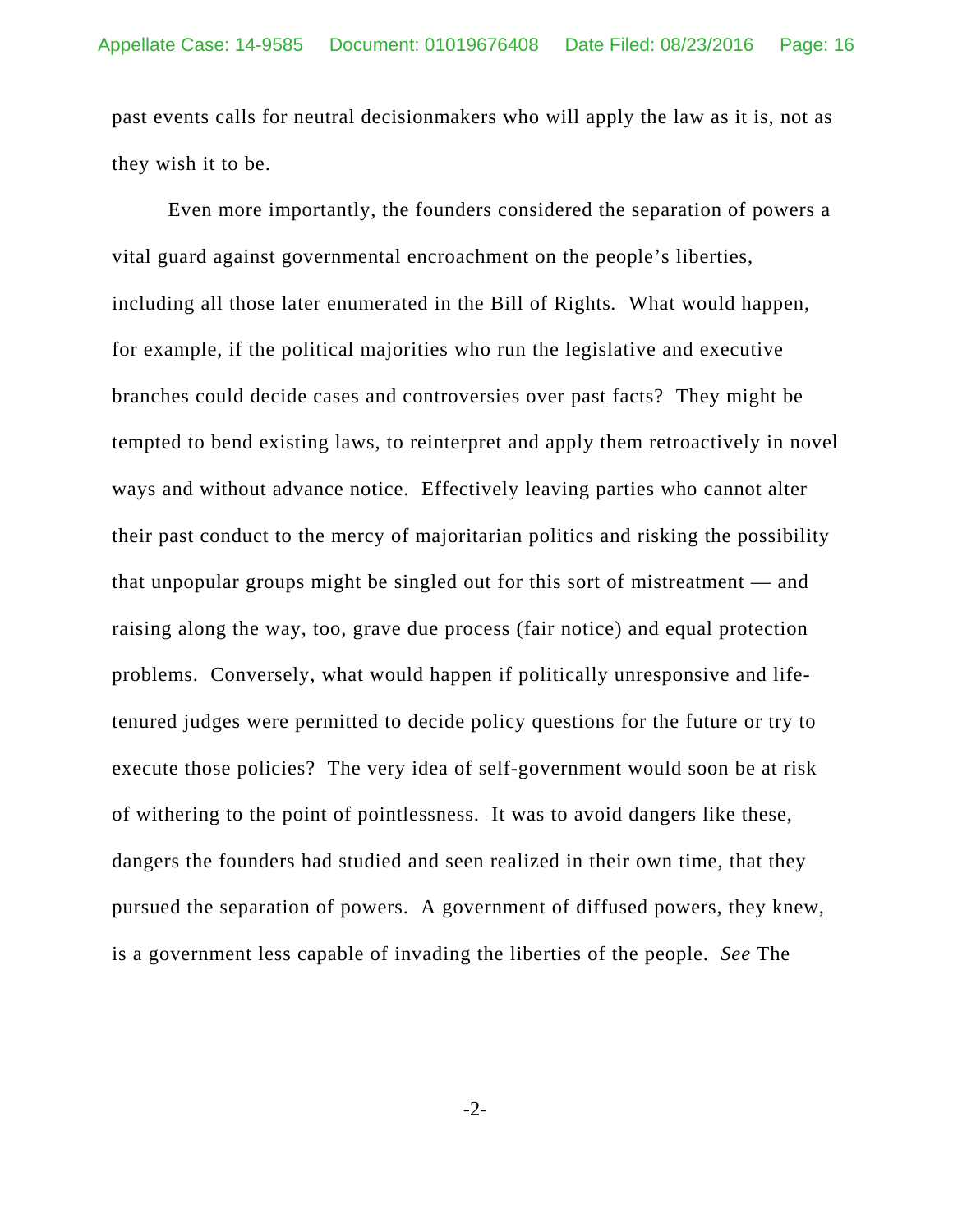Federalist No. 47 (James Madison) ("No political truth is . . . stamped with the authority of more enlightened patrons of liberty" than the separation of powers).<sup>1</sup>

Founders meet *Brand X*. Precisely to avoid the possibility of allowing politicized decisionmakers to decide cases and controversies about the meaning of existing laws, the framers sought to ensure that judicial judgments "may not lawfully be revised, overturned or refused faith and credit by" the elected branches of government. *Chi. & S. Air Lines v. Waterman S.S. Corp.*, 333 U.S. 103, 113 (1948); *see also Hayburn's Case*, 2 U.S. (2 Dall.) 409, 410 n\* (1792) ("[B]y the Constitution, neither the Secretary . . . nor any other Executive officer, nor even the Legislature, are authorized to sit as a court of errors on the judicial acts or opinions of this court."). Yet this deliberate design, this separation of functions aimed to ensure a neutral decisionmaker for the people's disputes, faces more than a little pressure from *Brand X*. Under *Brand X*'s terms, after all, courts are required to overrule their own declarations about the meaning of existing law in favor of interpretations dictated by executive agencies. *Nat'l Cable &*

<sup>&</sup>lt;sup>1</sup> See also, e.g., The Federalist No. 78 (Alexander Hamilton) ("[L]iberty can have nothing to fear from the Judiciary alone" but "ha[s] everything to fear from [the] union" of the judicial and legislative functions.); *Stern v. Marshall*, 564 U.S. 462, 483 (2011) (noting that "the framers considered it essential" to liberty to keep the executive and judiciary and the legislature and judiciary "truly distinct" (internal quotation marks omitted)); M. J. C. Vile, Constitutionalism and the Separation of Powers 168-69 (2d ed. 1998); Neil M. Gorsuch, *Of Lions and Bears, Judges and Legislators, and the Legacy of Justice Scalia*, 66 Case W. Res. L. Rev. 905, 912 (2016).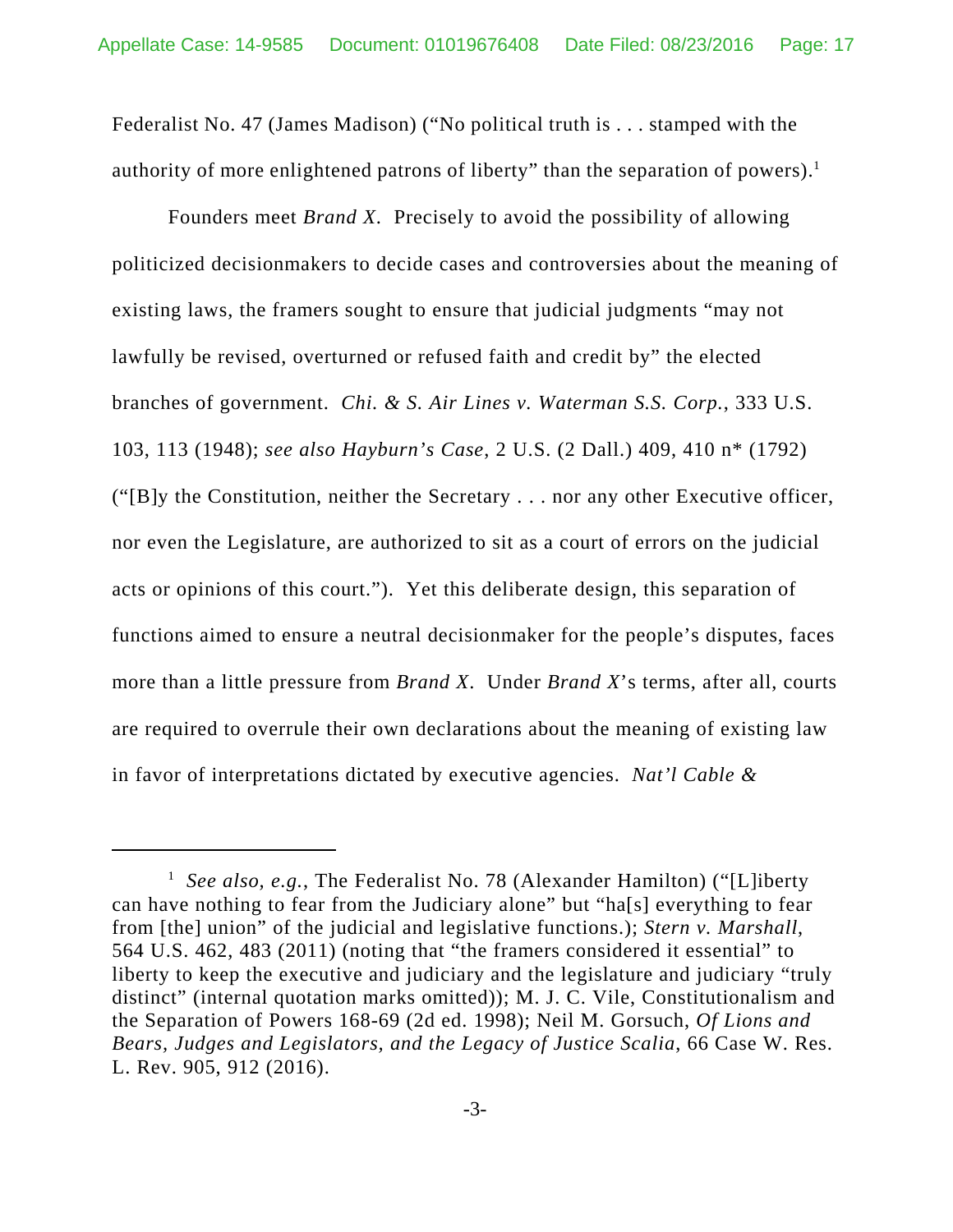*Telecomms. Ass'n v. Brand X Internet Servs.*, 545 U.S. 967, 982-85 (2005). By *Brand X*'s own telling, this means a judicial declaration of the law's meaning in a case or controversy before it is not "authoritative," *id.* at 983, but is instead subject to revision by a politically accountable branch of government.

That's exactly what happened to Mr. Padilla-Caldera*.* First this court read the relevant immigration statutes to permit an alien who has entered the country illegally to seek a discretionary adjustment of status from the Attorney General. Then we remanded the case to allow the Attorney General to make that discretionary decision in Mr. Padilla-Caldera's case. *Padilla-Caldera v. Gonzales* (*Padilla-Caldera I*), 426 F.3d 1294 (10th Cir. 2005), *amended and superseded on reh'g by* 453 F.3d 1237 (10th Cir. 2006). But instead of undertaking that task, the BIA interpreted the statutory scheme to reach the opposite conclusion we had, applied its new statutory interpretation to Mr. Padilla-Caldera, and held him categorically forbidden from receiving a discretionary adjustment of status. *See Padilla-Caldera v. Holder* (*Padilla-Caldera II*), 637 F.3d 1140, 1143-44 (10th Cir. 2011). When the case returned to this court, we conceded that the relevant statutes were indeed ambiguous and acknowledged that *Brand X* required us to defer to the BIA's new interpretation, in the end holding that Mr. Padilla-Caldera was, as the agency said, categorically prohibited from applying for a discretionary adjustment of status. *Id.* at 1147-53. Quite literally then, after this court declared the statutes' meaning and issued a final decision, an executive agency was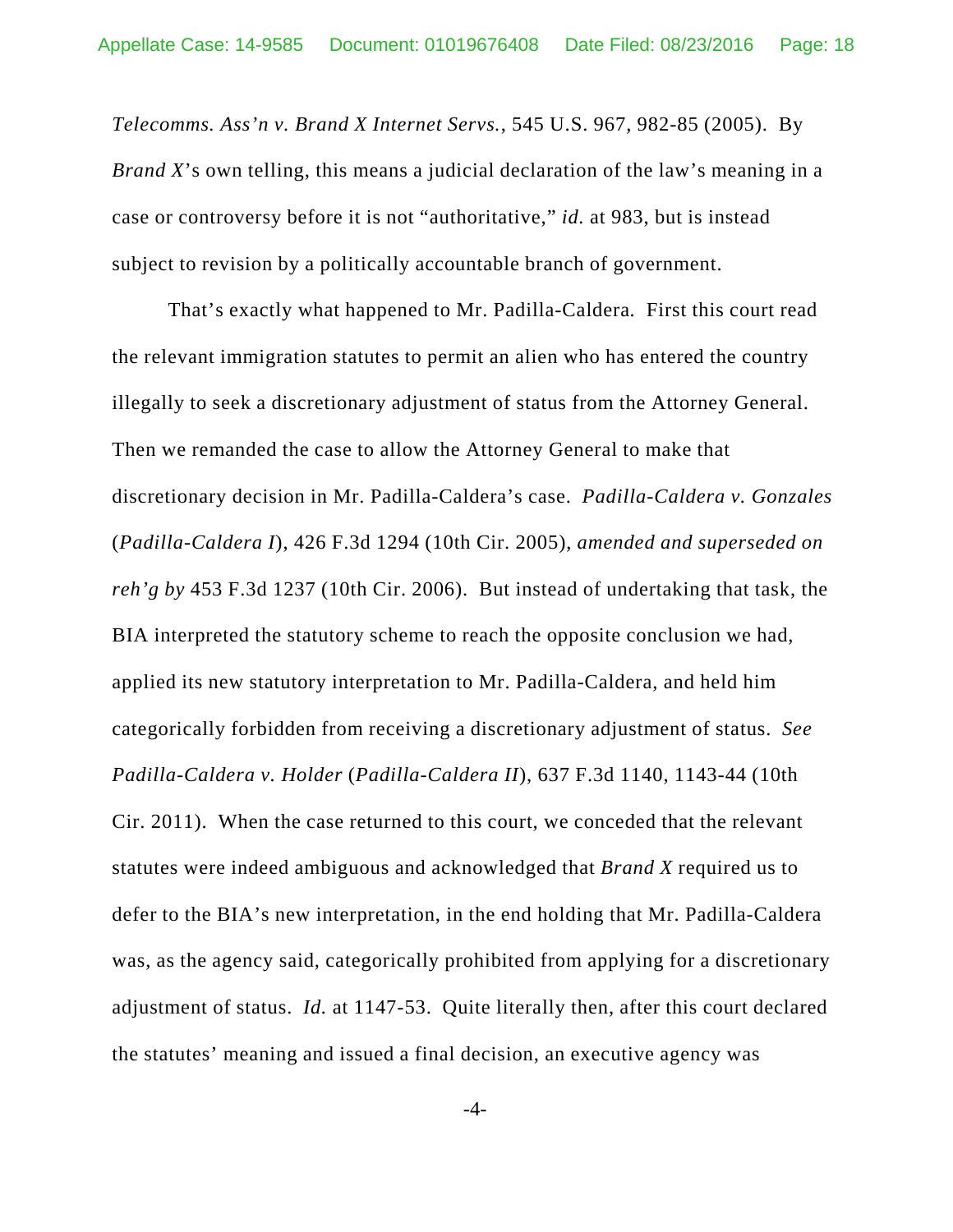permitted to (and did) tell us to reverse our decision like some sort of super court of appeals. If that doesn't qualify as an unconstitutional revision of a judicial declaration of the law by a political branch, I confess I begin to wonder whether we've forgotten what might.

Of course, since *Padilla-Caldera* we have reentered the field and sought to tame some of *Brand X*'s more exuberant consequences. So, for example, in *De Niz Robles* and now again today we have held that an agency's revision of a judicial decision of what the law is may bear only prospective effect, governing only future cases and controversies. As a result, an executive agency may no longer revise a judicial decision about the law's meaning with retroactive effect, like the BIA managed to do in the case of Mr. Padilla-Caldera. No doubt that addresses some of the due process and equal protection problems that follow from allowing politicized decisionmakers to decide cases and controversies about the meaning of existing law.

But even this doesn't fully resolve the problem. When the political branches disagree with a judicial interpretation of existing law, the Constitution prescribes the appropriate remedial process. It's called legislation. Admittedly, the legislative process can be an arduous one. But that's no bug in the constitutional design: it is the very point of the design. The framers sought to ensure that the people may rely on judicial precedent about the meaning of existing law until and unless that precedent is overruled or the purposefully

-5-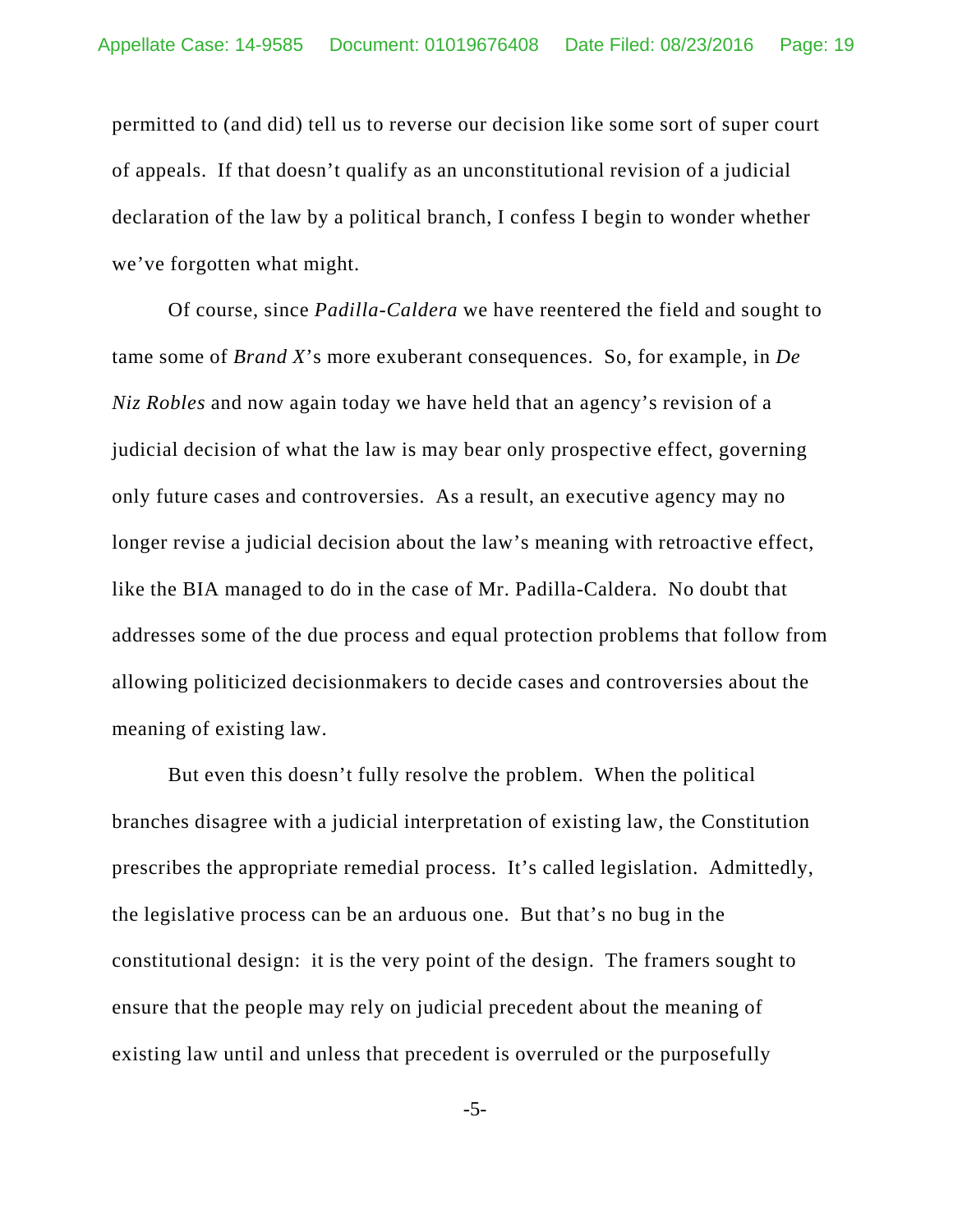painful process of bicameralism and presentment can be cleared. Indeed, the principle of *stare decisis* was one "entrenched and revered by the framers" precisely because they knew its importance "as a weapon against . . . tyranny." Michael B.W. Sinclair, *Anastasoff Versus Hart: The Constitutionality and Wisdom of Denying Precedential Authority to Circuit Court Decisions*, 64 U. Pitt. L. Rev. 695, 707 (2003). Yet even as now semi-tamed (at least in this circuit), *Brand X* still risks trampling the constitutional design by affording executive agencies license to overrule a judicial declaration of the law's meaning prospectively, just as legislation might — and all without the inconvenience of having to engage the legislative processes the Constitution prescribes. A form of Lawmaking Made Easy, one that permits all too easy intrusions on the liberty of the people. $2$ 

Of course, *Brand X* asserts that its rule about judicial deference to executive revisions follows logically "from *Chevron* itself." 545 U.S. at 982. And that assessment seems fair enough as far as it goes. If you accept *Chevron*'s claim that legislative ambiguity represents a license to executive agencies to render authoritative judgments about what a statute means, *Brand X*'s rule

<sup>2</sup> *See* John F. Manning, *Lawmaking Made Easy*, 10 Green Bag 2d 191, 202 (2007); *see also Dep't of Transp. v. Ass'n of Am. R.Rs.*, 135 S. Ct. 1225, 1237 (Alito, J., concurring); *United States v. Nichols*, 784 F.3d 666, 670 (10th Cir. 2015) (Gorsuch, J., dissenting from the denial of rehearing en banc).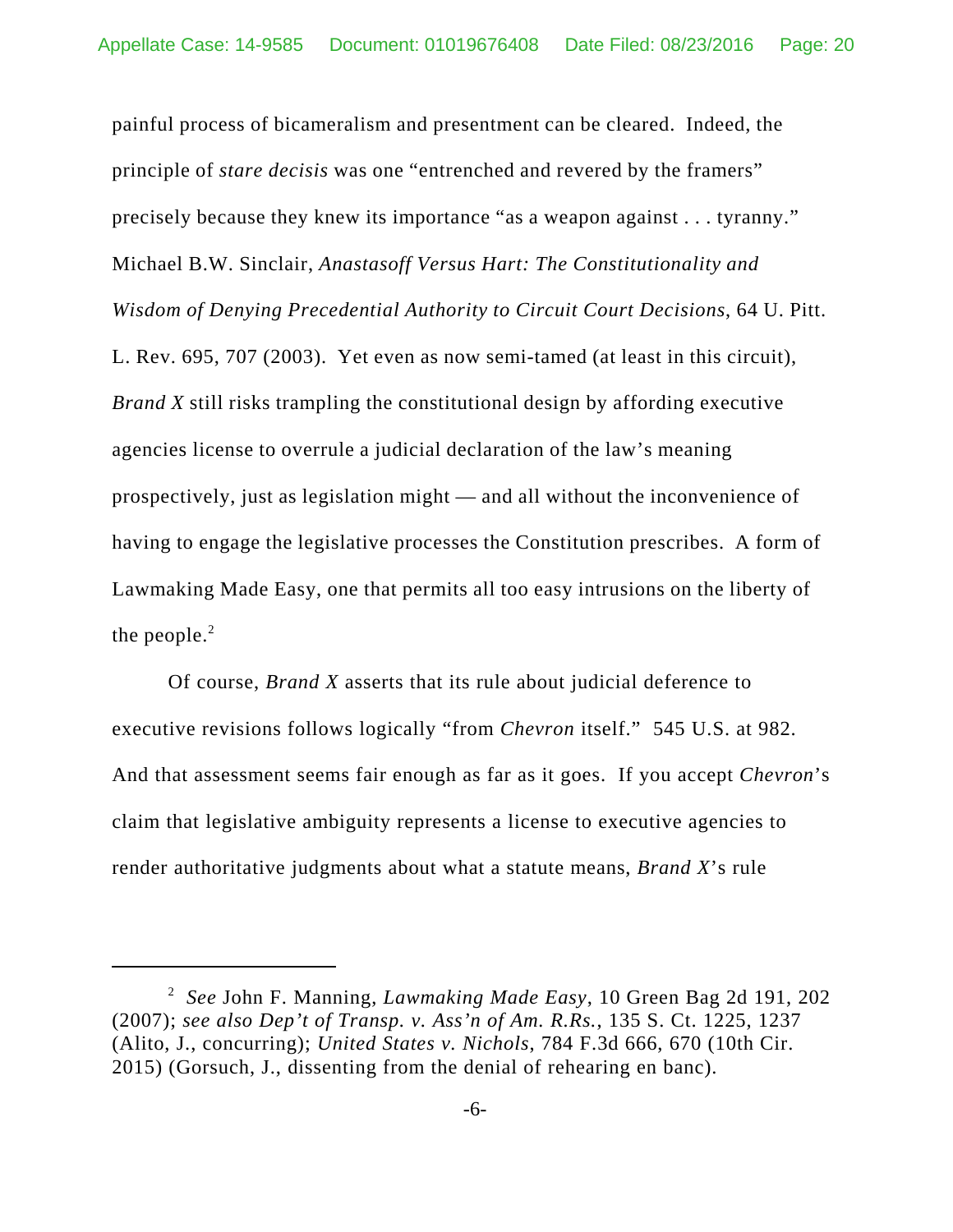requiring courts to overturn their own contrary judgments does seem to follow pretty naturally.

But acknowledging this much only brings the colossus now fully into view. In the Administrative Procedure Act (APA), Congress vested the courts with the power to "interpret . . . statutory provisions" and overturn agency action inconsistent with those interpretations. 5 U.S.C. § 706. Congress assigned the courts much the same job in the immigration field where we happen to find ourselves today. 8 U.S.C. § 1252(a)(2)(D). And there's good reason to think that legislative assignments like these are often constitutionally compelled. After all, the question whether Congress has or hasn't vested a private legal right in an individual "is, in its nature, judicial, and must be tried by the judicial authority." *Marbury v. Madison*, 5 U.S. (1 Cranch) 137, 167 (1803); *Stern*, 564 U.S. at 494- 95.<sup>3</sup> Yet, rather than completing the task expressly assigned to us, rather than "interpret[ing] . . . statutory provisions," declaring what the law is, and overturning inconsistent agency action, *Chevron* step two tells us we must allow

<sup>3</sup> *See also Wellness Int'l. Network, Ltd. v. Sharif*, 135 S. Ct. 1932, 1965 (2015) (Thomas, J., dissenting); The Federalist No. 78 (Alexander Hamilton) ("The interpretation of the laws is the proper and peculiar province of the courts" and it "belong[s] to [judges] to ascertain . . . the meaning of any particular act proceeding from the [l]egislative body."); Robert H. Jackson, *Problems of Statutory Interpretation*, 8 F.R.D. 121, 123 (1948) ("Legislation is shaped by a majority . . . [b]ut when a ruling majority has put its commands in statutory form . . . the interpretation of their fair meaning and their application to individual cases should be made by judges as independent of politics as humanly possible  $\dots$ .").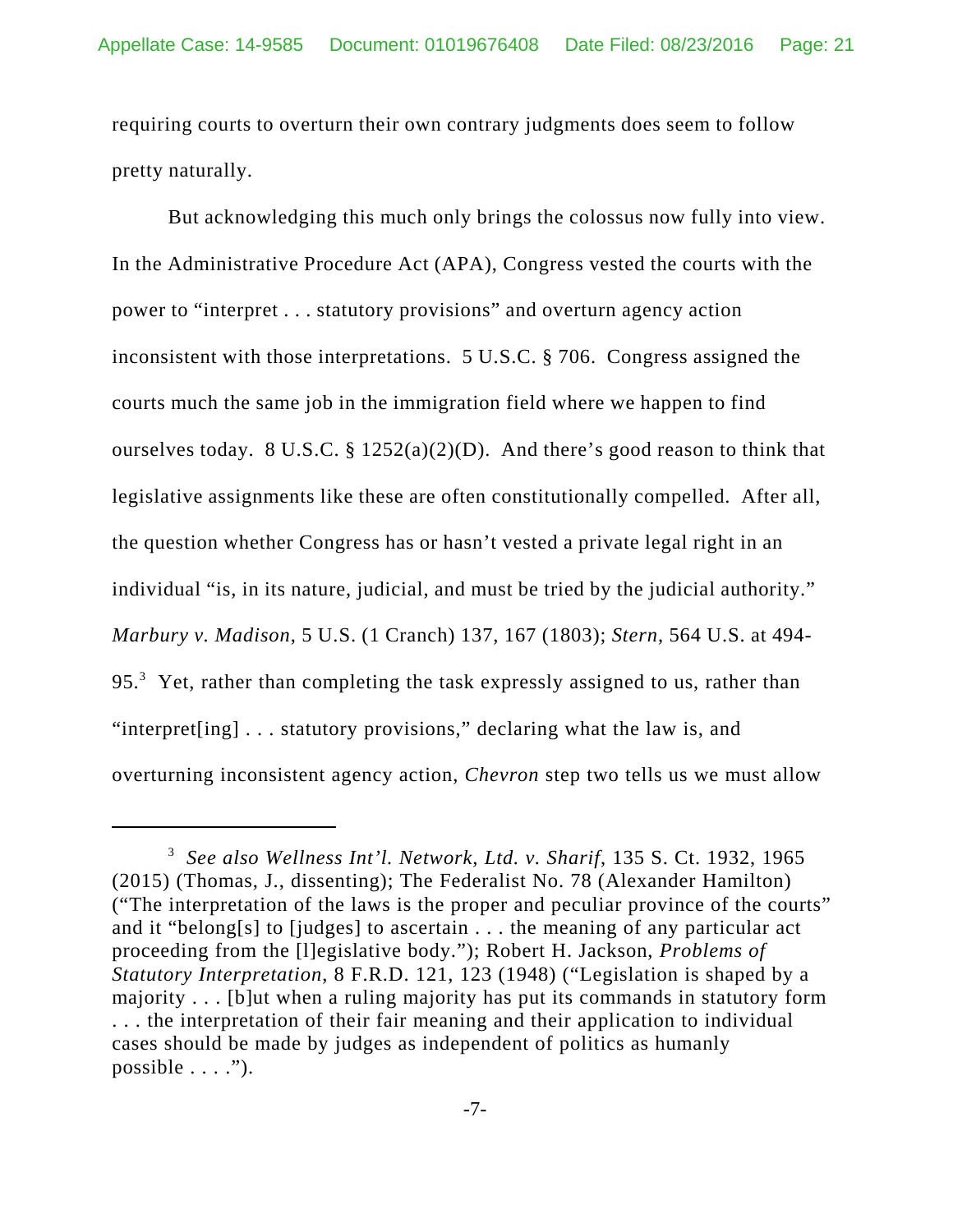an executive agency to resolve the meaning of any ambiguous statutory provision. In this way, *Chevron* seems no less than a judge-made doctrine for the abdication of the judicial duty. Of course, *some* role remains for judges even under *Chevron*. At *Chevron* step one, judges decide whether the statute is "ambiguous," and at step two they decide whether the agency's view is "reasonable." But where in all this does a court *interpret* the law and say what it *is*? When does a court independently decide what the statute means and whether it has or has not vested a legal right in a person? Where *Chevron* applies that job seems to have gone extinct.

Transferring the job of saying what the law is from the judiciary to the executive unsurprisingly invites the very sort of due process (fair notice) and equal protection concerns the framers knew would arise if the political branches intruded on judicial functions. Under *Chevron* the people aren't just charged with awareness of and the duty to conform their conduct to the fairest reading of the law that a detached magistrate can muster. Instead, they are charged with an awareness of *Chevron*; required to guess whether the statute will be declared "ambiguous" (courts often disagree on what qualifies); and required to guess (again) whether an agency's interpretation will be deemed "reasonable." Who can even attempt all that, at least without an army of perfumed lawyers and lobbyists? And, of course, that's not the end of it. Even if the people somehow manage to make it through this far unscathed, they must always remain alert to

-8-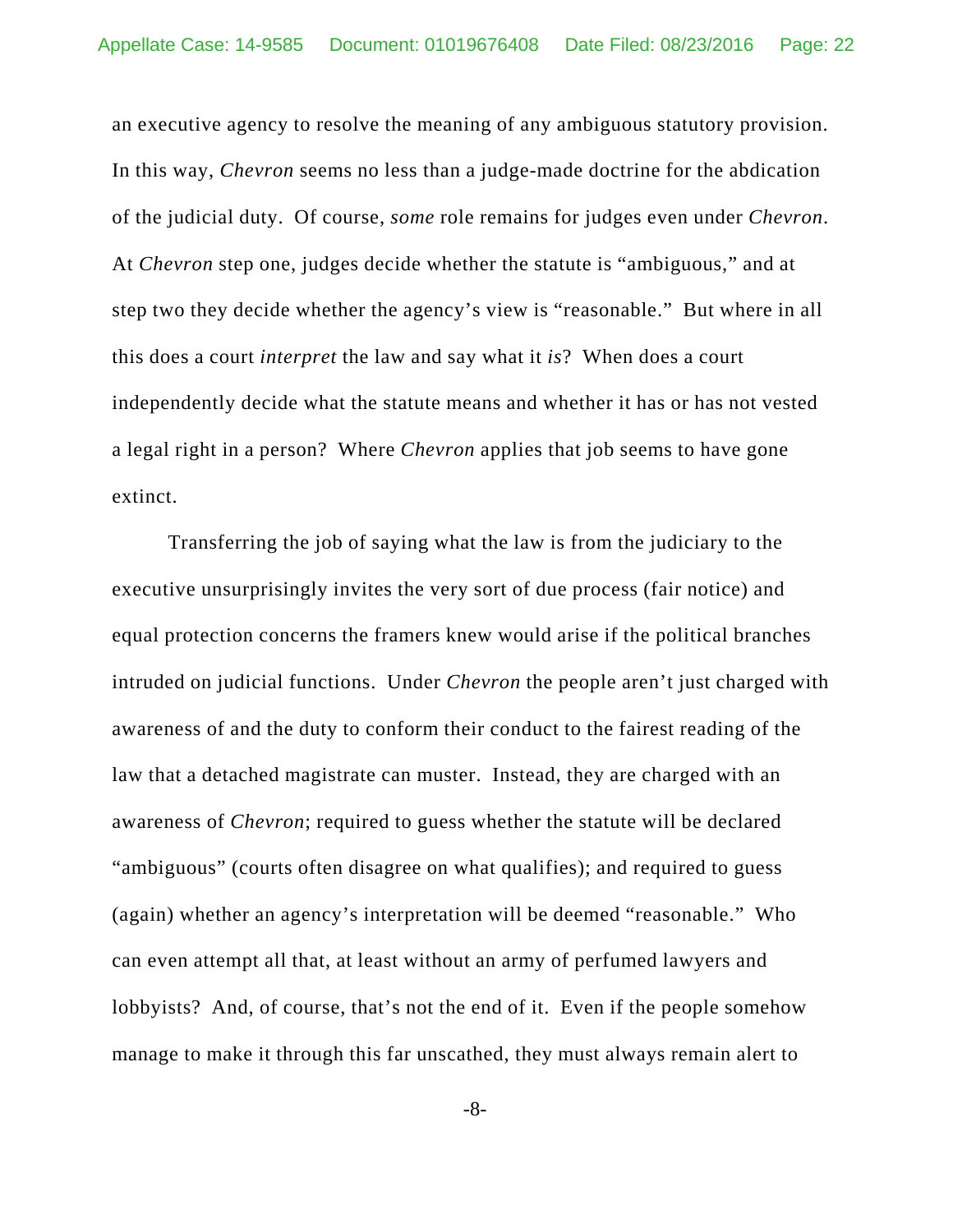the possibility that the agency will reverse its current view 180 degrees anytime based merely on the shift of political winds and *still* prevail. Neither, too, will agencies always deign to announce their views in advance; often enough they seek to impose their "reasonable" new interpretations only retroactively in administrative adjudications. Perhaps allowing agencies rather than courts to declare the law's meaning bears some advantages, but it also bears its costs. And the founders were wary of those costs, knowing that, when unchecked by independent courts exercising the job of declaring the law's meaning, executives throughout history had sought to exploit ambiguous laws as license for their own prerogative. *See, e.g.*, Philip Hamburger, Is Administrative Law Unlawful? 287- 91 (2014) (recounting James I's effort to claim the right to interpret statutes, an effort rejected by the courts in a campaign Roscoe Pound called a "valiant fight" that confirmed the "supremacy of law").

 Some claim to see a way out of our apparent predicament. They suggest that *Chevron* isn't so much about permitting agencies to assume the judicial function of *interpreting* the law as it is about permitting agencies to *make* the law, to effect their own preferences about optimal public policy when a statute is ambiguous. On this account, *Chevron*'s rule of deference isn't about trying to make judges out of agencies or letting them usurp the judicial function. Rather, it's about letting agencies fill legislative voids. When Congress passes ambiguous legislation, *Chevron* means we should read that as signaling a

-9-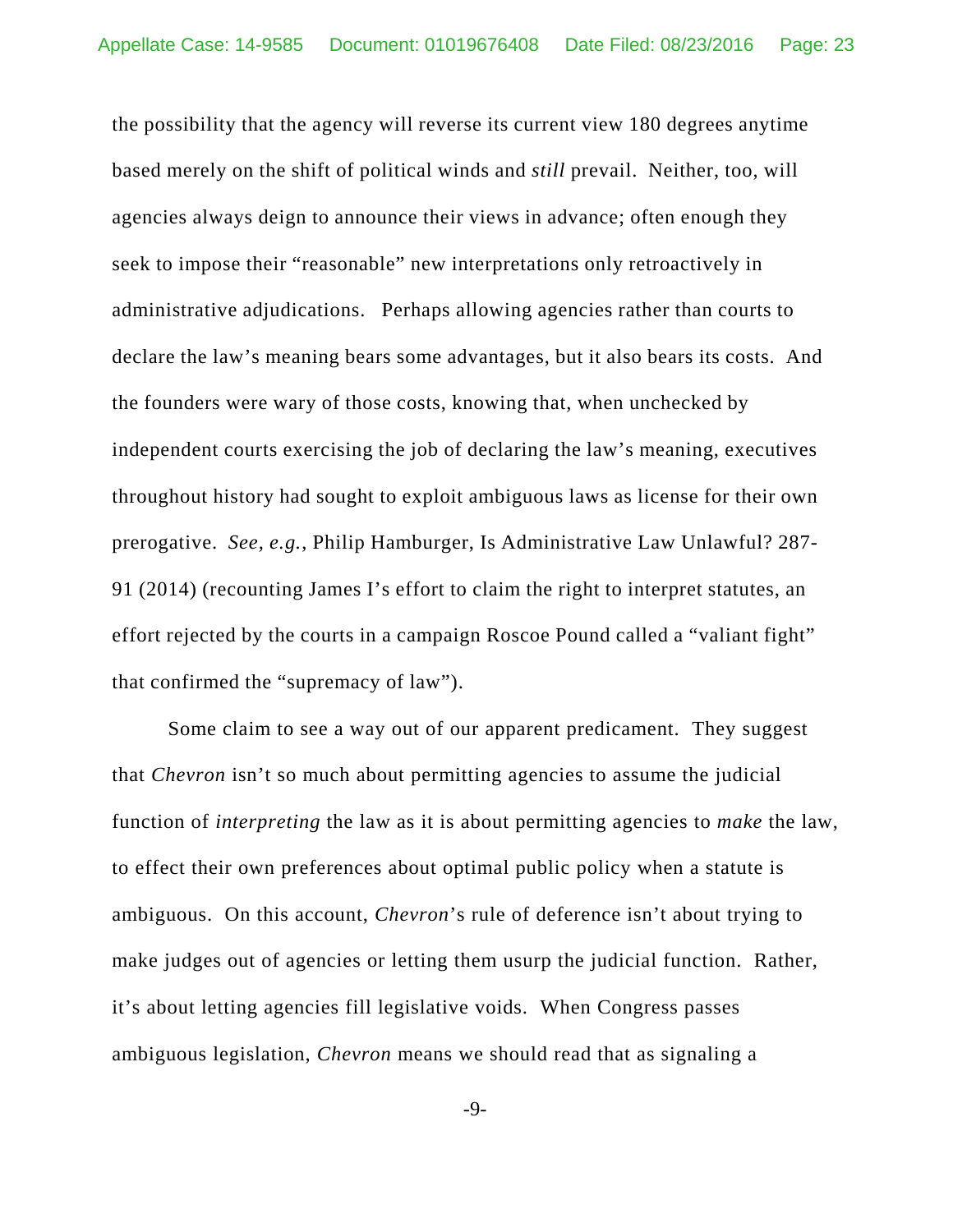legislative "intention" to "delegate" to the executive the job of making any reasonable "legislative" policy choices it thinks wise. And, to be sure, *Chevron* itself espouses just this view. *Chevron, U.S.A., Inc. v. Nat. Res. Def. Council, Inc.*, 467 U.S. 837, 862 (1984). In both *De Niz Robles* and again today we expressly acknowledge as much.

But however that may be, none of it rescues us from our riddle. For whatever the *agency* may be doing under *Chevron*, the problem remains that *courts* are not fulfilling their duty to interpret the law and declare invalid agency actions inconsistent with those interpretations in the cases and controversies that come before them. A duty expressly assigned to them by the APA and one often likely compelled by the Constitution itself. That's a problem for the judiciary. And it is a problem for the people whose liberties may now be impaired not by an independent decisionmaker seeking to declare the law's meaning as fairly as possible — the decisionmaker promised to them by law — but by an avowedly politicized administrative agent seeking to pursue whatever policy whim may rule the day. Those problems remain uncured by this line of reply.

Maybe as troubling, this line of reply invites a nest of questions even taken on its own terms. *Chevron* says that we should infer from any statutory ambiguity Congress's "intent" to "delegate" its "legislative authority" to the executive to make "reasonable" policy choices. *See id.* at 843-44. But where exactly has Congress expressed this intent? Trying to infer the intentions of an institution

-10-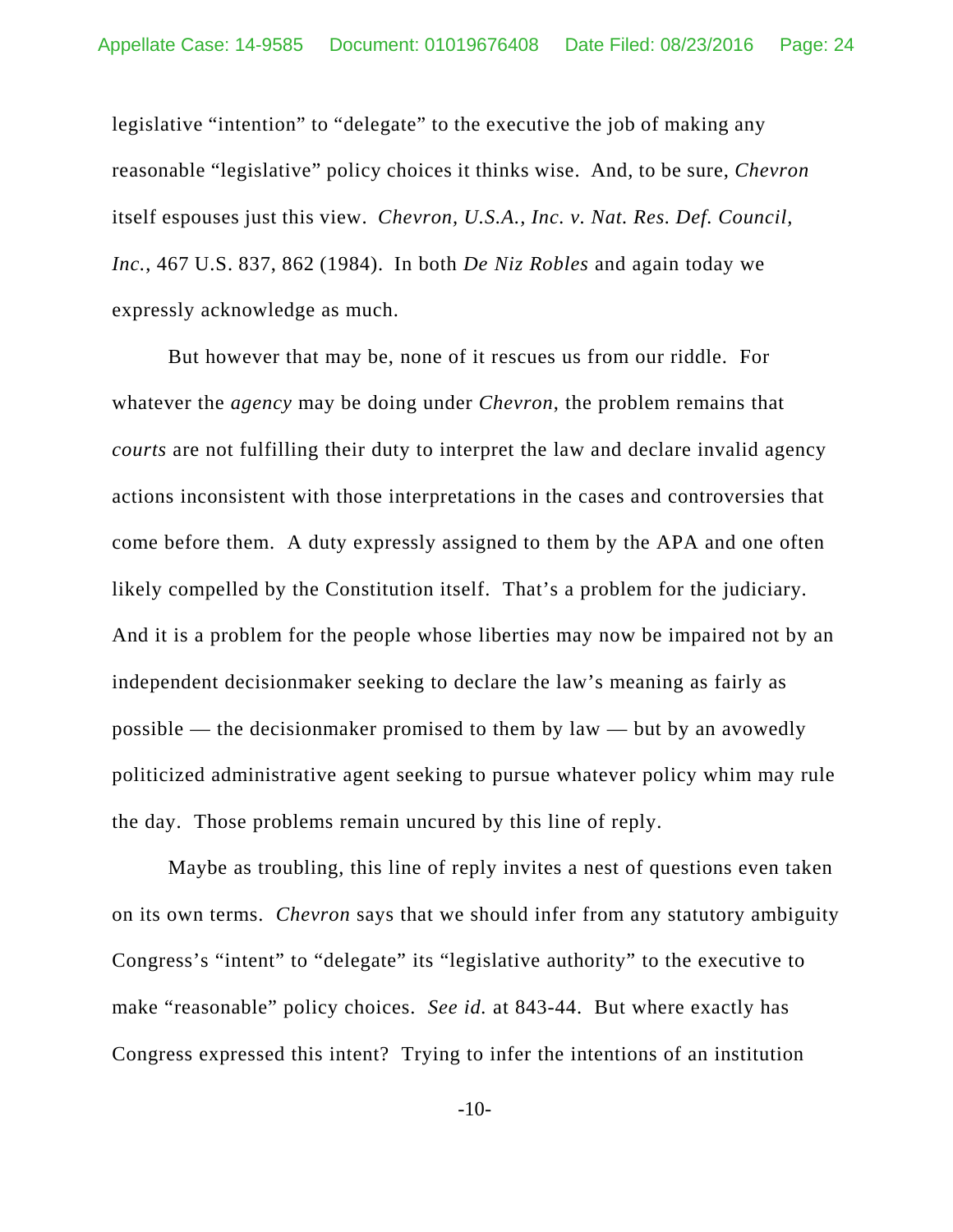composed of 535 members is a notoriously doubtful business under the best of circumstances.4 And these are not exactly the best of circumstances. *Chevron* suggests we should infer an intent to delegate not because Congress has anywhere expressed any such wish, not because anyone anywhere in any legislative history even hinted at that possibility, but because the legislation in question is *silent* (ambiguous) on the subject. Usually we're told that "an agency literally has no power to act . . . unless and until Congress confers power upon it." *La. Pub. Serv. Comm'n v. FCC*, 476 U.S. 355, 374 (1986). Yet *Chevron* seems to stand this ancient and venerable principle nearly on its head.

Maybe worse still, *Chevron*'s inference about hidden congressional intentions seems belied by the intentions Congress has made textually manifest. After all and again, in the APA Congress expressly vested the courts with the responsibility to "interpret . . . statutory provisions" and overturn agency action inconsistent with those interpretations. 5 U.S.C. § 706. Meanwhile not a word can be found here about delegating legislative authority to agencies. On this record, how can anyone fairly say that Congress "intended" for courts to abdicate their statutory duty under § 706 and instead "intended" to delegate away its legislative power to executive agencies? The fact is, *Chevron*'s claim about

<sup>4</sup> *See, e.g.*, *Lexington Ins. Co. v. Precision Drilling Co.*, — F.3d —, No. 15-8036, 2016 WL 3999896, at \*2 (10th Cir. July 26, 2016); Kenneth A. Shepsle, *Congress Is a "They," Not an "It": Legislative Intent as Oxymoron*, 12 Int'l Rev. L. & Econ. 239, 244-45 (1992).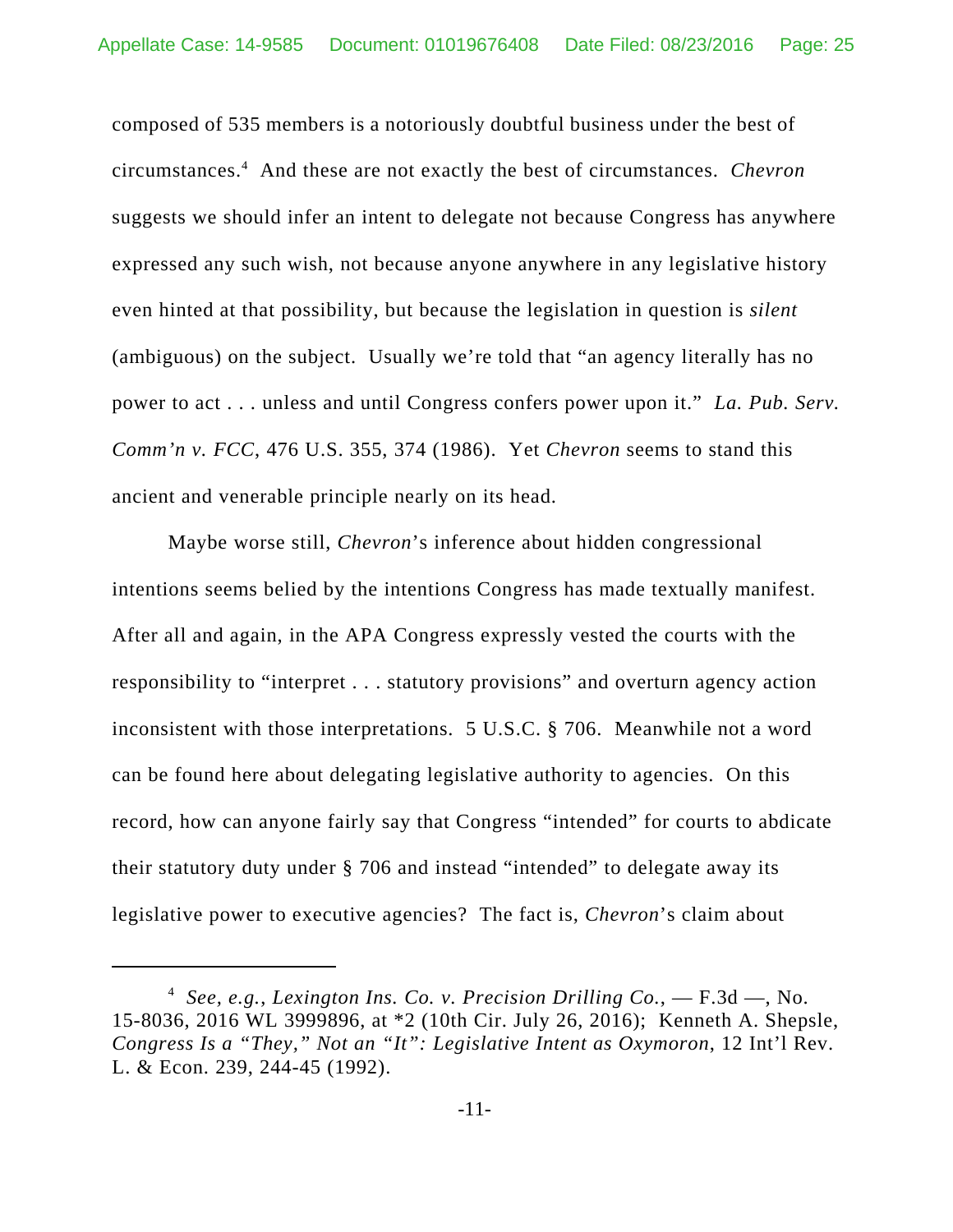legislative intentions is no more than a fiction — and one that requires a pretty hefty suspension of disbelief at that.

Even supposing, too, that we could overlook this problem — even supposing we somehow had something resembling an authentic congressional delegation of legislative authority — you still might wonder: *can* Congress really delegate its legislative authority — its power to write new rules of general applicability — to executive agencies? The Supreme Court has long recognized that under the Constitution "congress cannot delegate legislative power to the president" and that this "principle [is] universally recognized as vital to the integrity and maintenance of the system of government ordained by the constitution." *Marshall Field & Co. v. Clark*, 143 U.S. 649, 692 (1892). Yet on this account of *Chevron* we're examining, its whole point and purpose seems to be exactly that — to delegate legislative power to the executive branch.

Not only is *Chevron*'s purpose seemingly at odds with the separation of legislative and executive functions, its effect appears to be as well. While the line between legislative and executive functions may sometimes be murky, history does teach us a couple of things about that line. First, we know that, consistent with the separation of powers, Congress may condition the application of a new rule of general applicability on factual findings to be made by the executive (so, for example, forfeiture of assets might be required if the executive finds a foreign country behaved in a specified manner). *See Cargo of the Brig Aurora v. United*

-12-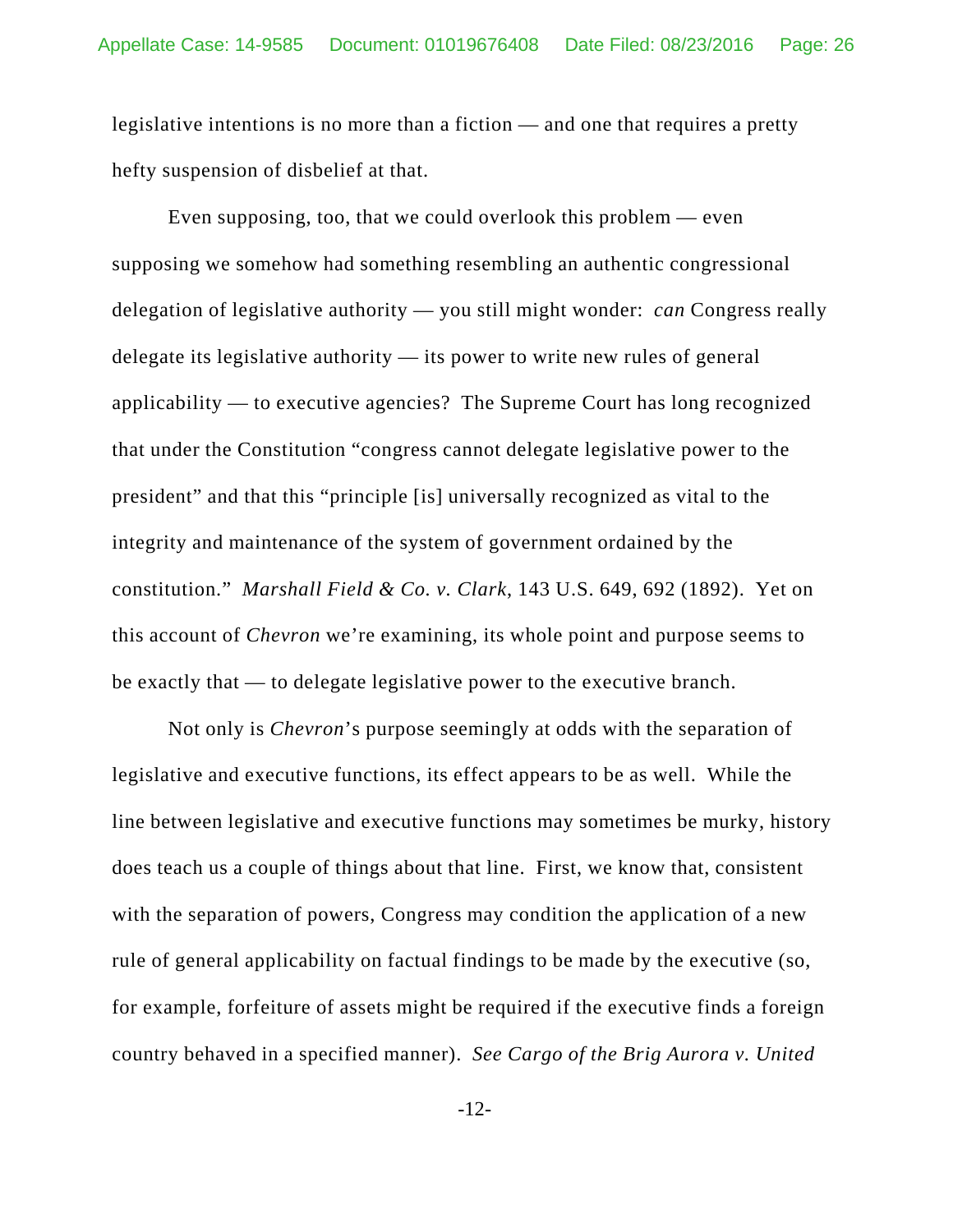*States*, 11 U.S. (7 Cranch) 382, 388 (1813). Second, we know Congress may allow the executive to resolve "details" (like, say, the design of an appropriate tax stamp). *See In re Kollock*, 165 U.S. 526, 533 (1897). Yet *Chevron* pretty clearly involves neither of these kinds of executive functions and, in this way and as a historical matter, appears instead to qualify as a violation of the separation of powers. *See Michigan v. EPA*, 135 S. Ct. 2699, 2713-14 (2015) (Thomas, J., concurring); *cf. City of Arlington v. FCC*, 133 S. Ct. 1863, 1877-79 (2013) (Roberts, C.J., dissenting); *Nichols*, 784 F.3d at 671-72 (Gorsuch, J., dissenting from the denial of rehearing en banc).

Of course, in relatively recent times the Court has relaxed its approach to claims of unlawful legislative delegation. It has suggested (at least in the civil arena) that Congress may allow the executive to make new rules of general applicability that look a great deal like legislation, so long as the controlling legislation contains an "intelligible principle" that "clearly delineates the general policy" the agency is to apply and "the boundaries of [its] delegated authority." *Mistretta v. United States*, 488 U.S. 361, 372-73 (1989) (internal quotation marks omitted). This means Congress must at least "provide substantial guidance on setting . . . standards that affect the entire national economy." *Whitman v. Am. Trucking Ass'n*, 531 U.S. 457, 475 (2001); *cf. Touby v. United States*, 500 U.S. 160, 165-67 (1991) (suggesting a heightened standard might apply in the criminal setting). Some thoughtful judges and scholars have questioned whether standards

-13-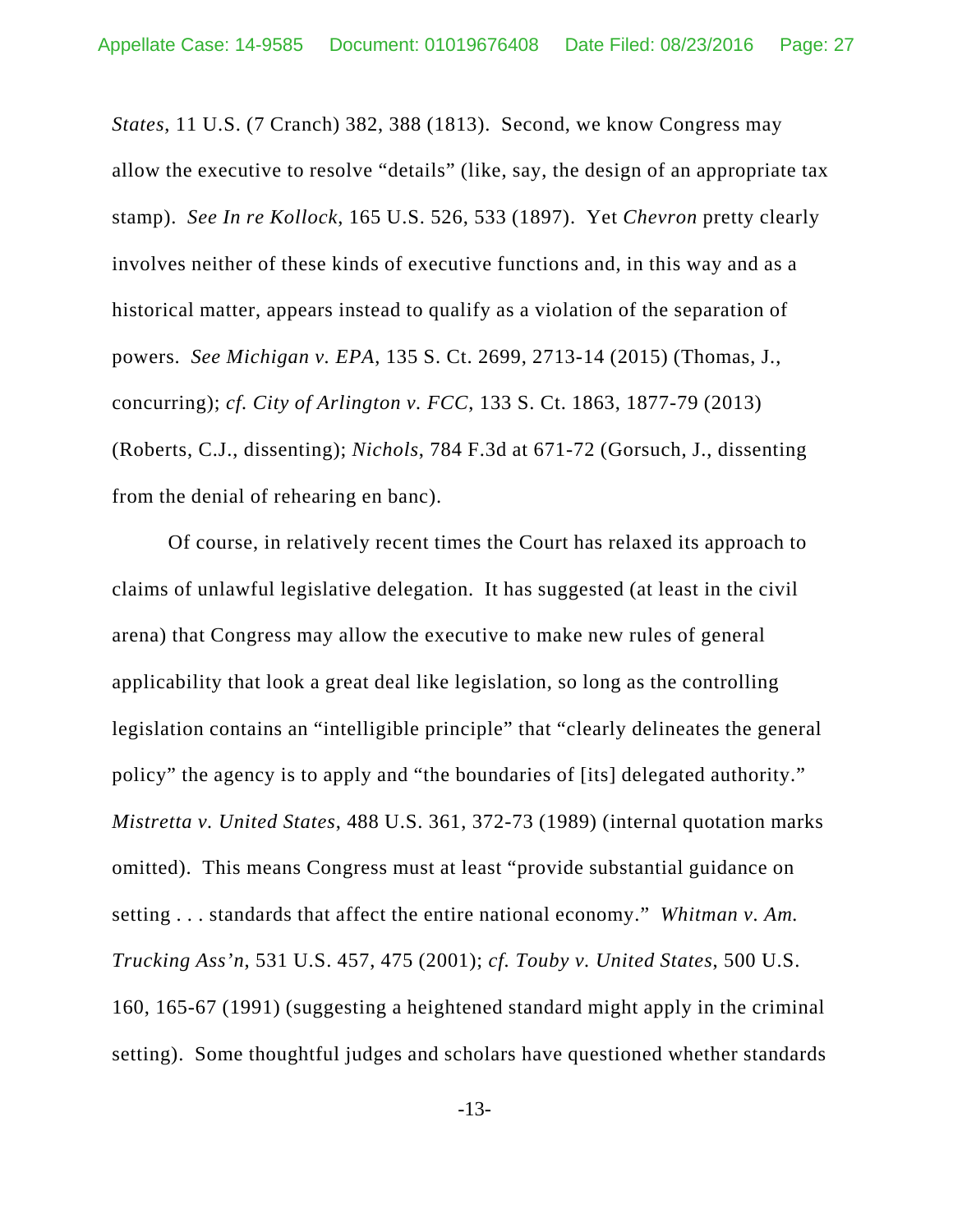like these serve as much as a protection against the delegation of legislative authority as a license for it, undermining the separation between the legislative and executive powers that the founders thought essential.<sup>5</sup>

But even taking the forgiving intelligible principle test as a given, it's no small question whether *Chevron* can clear it. For if an agency can enact a new rule of general applicability affecting huge swaths of the national economy one day and reverse itself the next (and that is exactly what *Chevron* permits, *see* 467 U.S. at 857-59), you might be forgiven for asking: where's the "substantial guidance" in that? And if an agency can interpret the scope of its statutory jurisdiction one way one day and reverse itself the next (and that is exactly what *City of Arlington*'s application of *Chevron* says it can), you might well wonder: where are the promised "clearly delineated boundaries" of agency authority? The Supreme Court once unanimously declared that a statute affording the executive the power to write an industrial code of competition for the poultry industry violated the separation of powers. *A.L.A. Schechter Poultry Corp. v. United States*, 295 U.S. 495, 537-42 (1935). And if that's the case, you might ask how is

<sup>5</sup> *See, e.g.*, *Ass'n of Am. R.Rs.*, 135 S. Ct. at 1246 (Thomas, J., concurring in the judgment); *Mistretta*, 488 U.S. at 415-16 (Scalia, J., dissenting); Gary Lawson, *Delegation and Original Meaning*, 88 Va. L. Rev. 327, 329 (2002) (asserting that the Court has "found intelligible principles where less discerning readers find gibberish").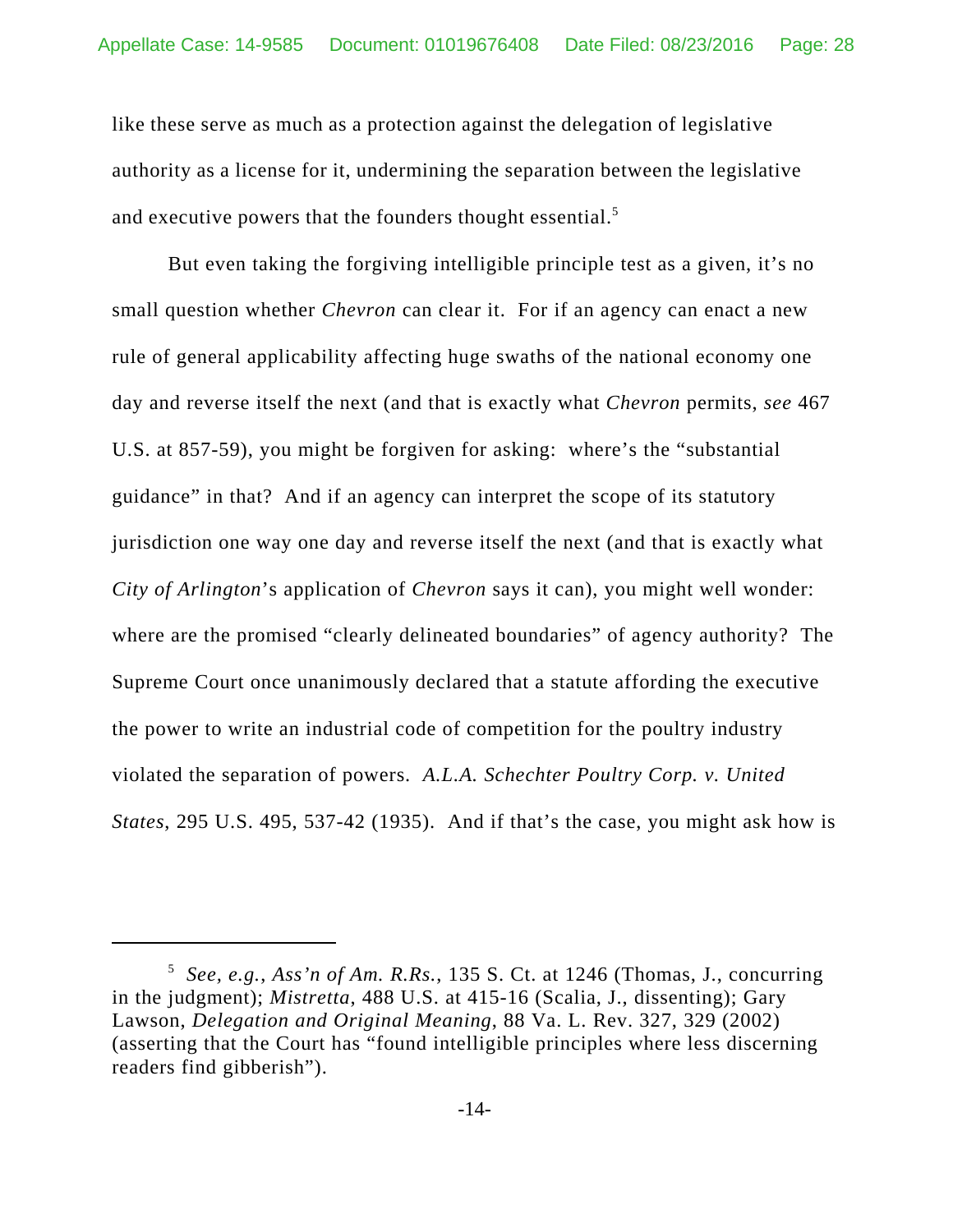it that *Chevron* — a rule that invests agencies with pretty unfettered power to regulate a lot more than chicken — can evade the chopping block.<sup>6</sup>

Even under the most relaxed or functionalist view of our separated powers some concern has to arise, too, when so much power is concentrated in the hands of a single branch of government. *See* The Federalist No. 47 (James Madison) ("The accumulation of all powers, legislative, executive, and judiciary, in the same hands . . . may justly be pronounced the very definition of tyranny."). After all, *Chevron* invests the power to decide the meaning of the law, and to do so with legislative policy goals in mind, in the very entity charged with enforcing the law. Under its terms, an administrative agency may set and revise policy (legislative), override adverse judicial determinations (judicial), and exercise enforcement discretion (executive). Add to this the fact that today many administrative agencies "wield[] vast power" and are overseen by political appointees (but often receive little effective oversight from the chief executive to whom they nominally report), and you have a pretty potent mix. *Free Enter. Fund v. Pub. Co.* Accounting Oversight Bd., 561 U.S. 477, 499 (2010).<sup>7</sup> Under any conception of

<sup>6</sup> *See* Sanford N. Caust-Ellenbogen, *Blank Checks: Restoring the Balance of Powers in the Post-Chevron Era*, 32 B.C. L. Rev. 757, 774 (1991) (*Chevron* "upsets the balance created by the Supreme Court in its nondelegation doctrine. It is one thing for Congress to set policy at an abstract level and delegate specific implementation to the agency. It is quite another thing for Congress to delegate policy-setting to the agency.").

<sup>7</sup> *See also City of Arlington*, 133 S. Ct. at 1877-78 (Roberts, C.J., dissenting); Elena Kagan, *Presidential Administration*, 114 Harv. L. Rev. 2245,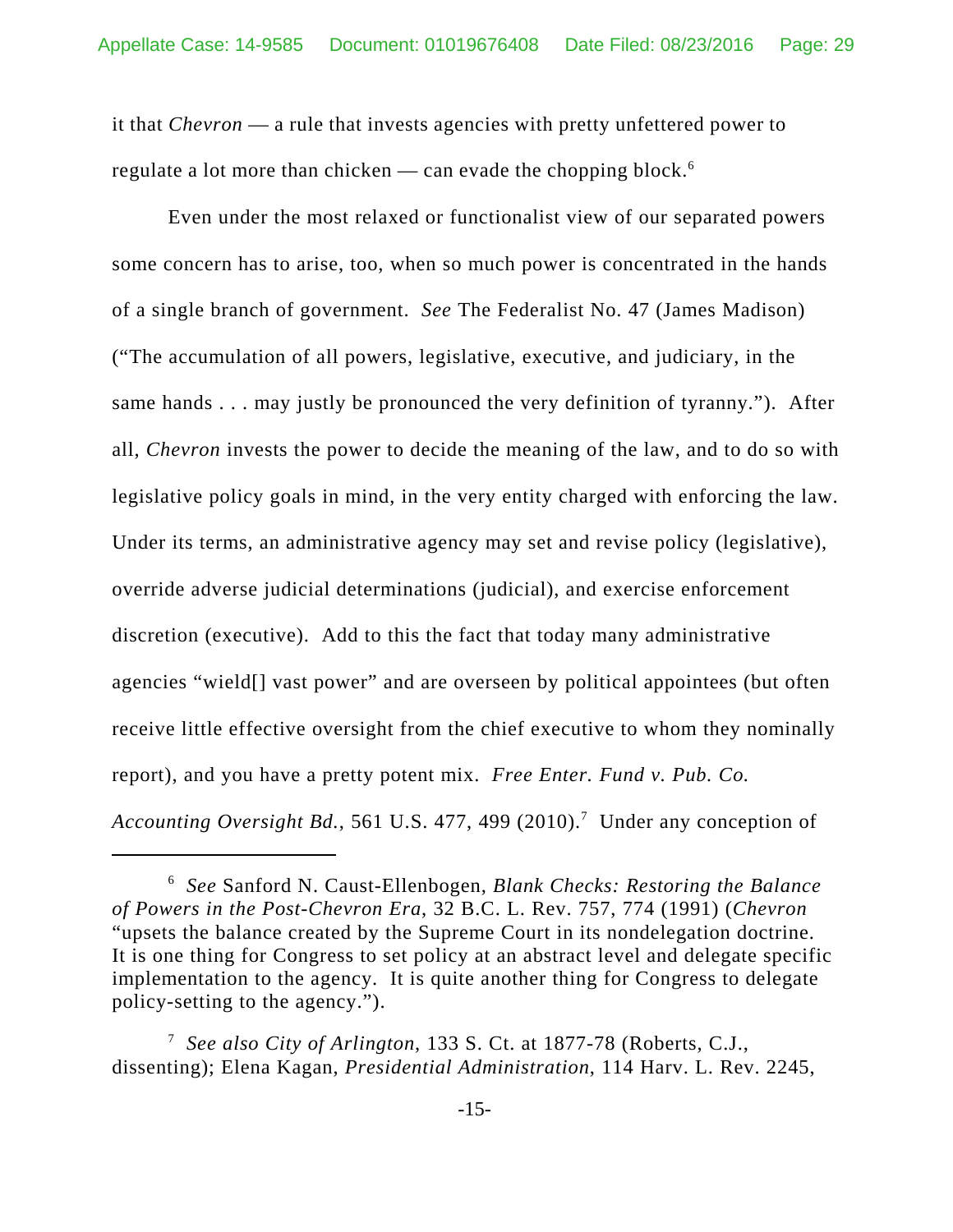our separation of powers, I would have thought powerful and centralized authorities like today's administrative agencies would have warranted less deference from other branches, not more. None of this is to suggest that *Chevron* is "the very definition of tyranny." But on any account it certainly seems to have added prodigious new powers to an already titanic administrative state — and spawned along the way more than a few due process and equal protection problems of the sort documented in the court's opinion today and in *De Niz Robles*. It's an arrangement, too, that seems pretty hard to square with the Constitution of the founders' design and, as Justice Frankfurter once observed, "[t]he accretion of dangerous power does not come in a day. It does come, however slowly, from the generative force of unchecked disregard of the restrictions" imposed by the Constitution. *Youngstown Sheet & Tube Co. v. Sawyer*, 343 U.S. 579, 594 (1952) (Frankfurter, J., concurring).

What I suspect about *Chevron*'s compatibility with the separation of powers finds confirmation in what I know. The Supreme Court has expressly instructed us *not* to apply *Chevron* deference when an agency seeks to interpret a criminal statute. Why? Because, we are seemingly told, doing so would violate the Constitution by forcing the judiciary to abdicate the job of saying what the law is and preventing courts from exercising independent judgment in the interpretation

<sup>2250 (2001);</sup> Stephen Breyer, Making Our Democracy Work 109-10 (2010).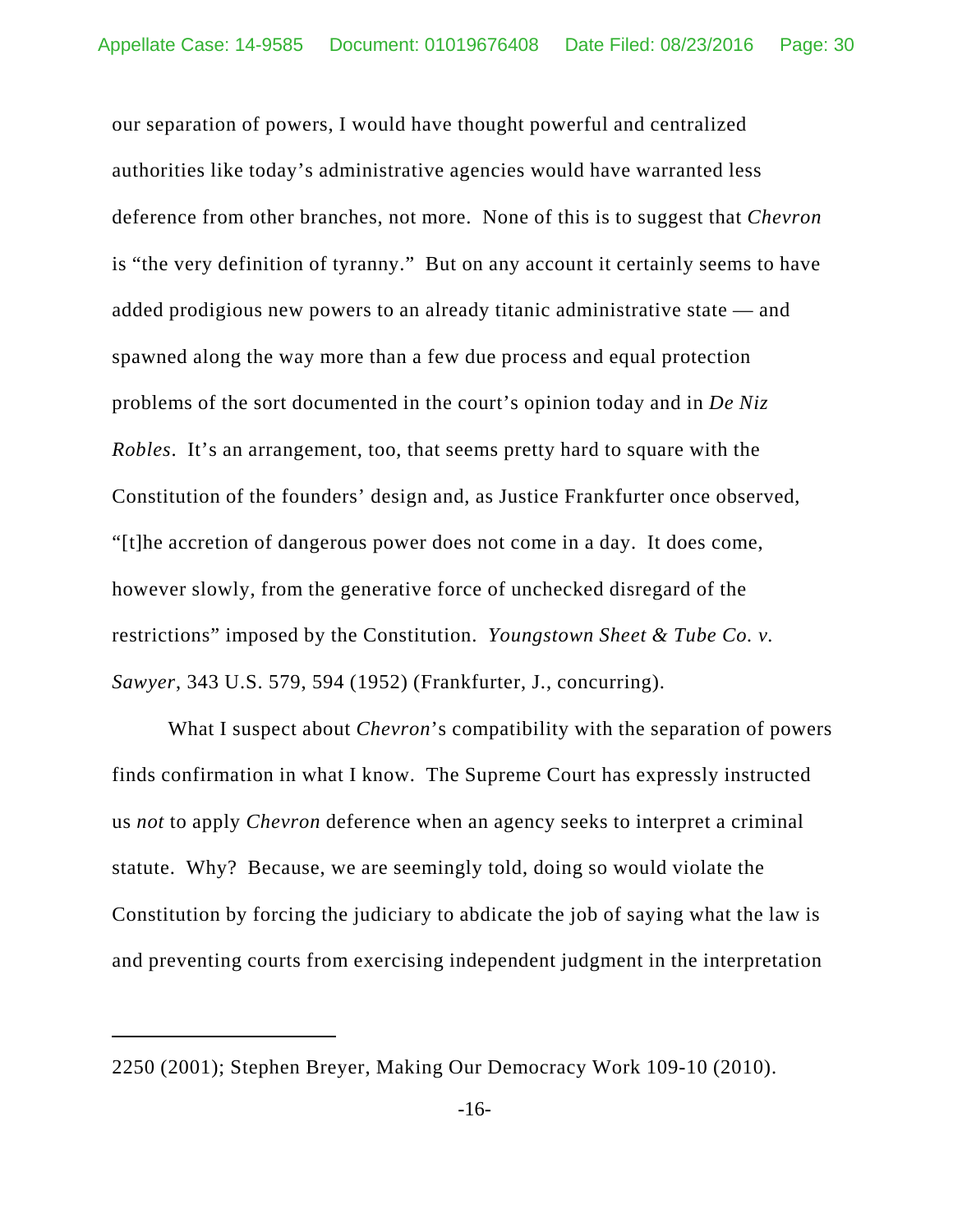of statutes. *See, e.g.*, *Abramski v. United States*, 134 S. Ct. 2259, 2274 (2014) ("Whether the Government interprets a criminal statute too broadly . . . or too narrowly . . . a court has an obligation to correct its error."). An admirable colleague has noted that the same rationale would appear to preclude affording *Chevron* deference to agency interpretations of statutes that bear both civil and criminal applications. *See, e.g.*, *Esquivel-Quintana v. Lynch*, 810 F.3d 1019, 1027-32 (6th Cir. 2016) (Sutton, J., concurring in part and dissenting in part); *Carter v. Welles-Bowen Realty, Inc.*, 736 F.3d 722, 729-36 (6th Cir. 2013) (Sutton, J., concurring). A category that covers a great many (most?) federal statutes today. And try as I might, I have a hard time identifying a principled reason why the same rationale doesn't also apply to statutes with purely civil application. After all, the APA doesn't distinguish between purely civil and other kinds of statutes when describing the interpretive duties of courts. Neither did the founders reserve their concerns about political decisionmakers deciding the meaning of existing law to criminal cases; Article III doesn't say judges should say what the law is or decide whether legal rights have or haven't vested and been violated only when a crime is alleged. And certainly *Marbury* did not speak so meekly: it affirmed the judiciary's duty to say what the law is in a case that involved the interpretation of, yes, a civil statute affecting individual rights.

Some have suggested that criminal statutes should be treated differently when it comes to *Chevron* because they are not "administered" by an agency. *See*

-17-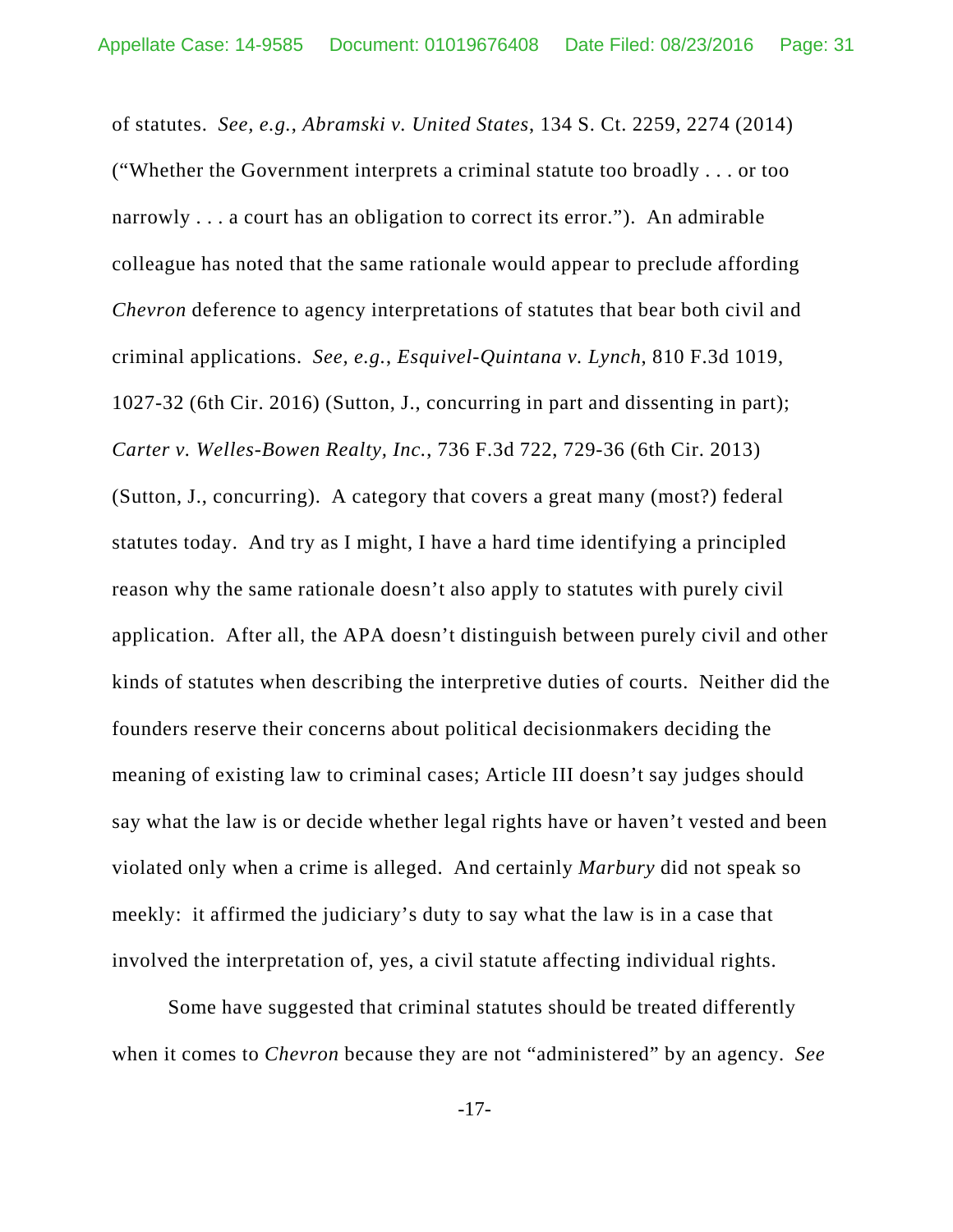*Gonzales v. Oregon*, 546 U.S. 243, 264-65 (2006). I take this as a roundabout way of suggesting that Congress hasn't "delegated" its legislative authority in the criminal context like it has in the civil. But as we've seen, the claim that Congress has delegated legislative authority even in the civil context is no more than a fiction. And for that matter it's hard to see why the Justice Department doesn't "administer" criminal statutes in much the same way other agencies "administer" various civil statutes. *See, e.g.*, *Crandon v. United States*, 494 U.S. 152, 177 (1990) (Scalia, J., concurring in the judgment) (acknowledging that "[t]he Justice Department . . . has a very specific responsibility to determine for itself what this statute means, in order to decide when to prosecute"). Of course, criminal law enforcement takes place in the courts, not before administrative agencies. But often enough civil administrative actions also depend on court approval for their effectiveness, and as we've seen this may be a matter not merely of statutory but sometimes constitutional imperative. *See* 5 U.S.C. § 706; Caust-Ellenbogen, *supra*, at 816; *see also supra* at 7.

Other arguments for rejecting *Chevron* deference (only) in criminal matters seem equally shaky. Some suggest that principles of due process and equal protection demand that the criminal law be clear and clearly given by judges. Others suggest that prosecutorial agencies have too many incentives to interpret criminal statutes expansively. But while concerns about due process and fair notice surely reach their apex in the criminal context, I am uncertain why we

-18-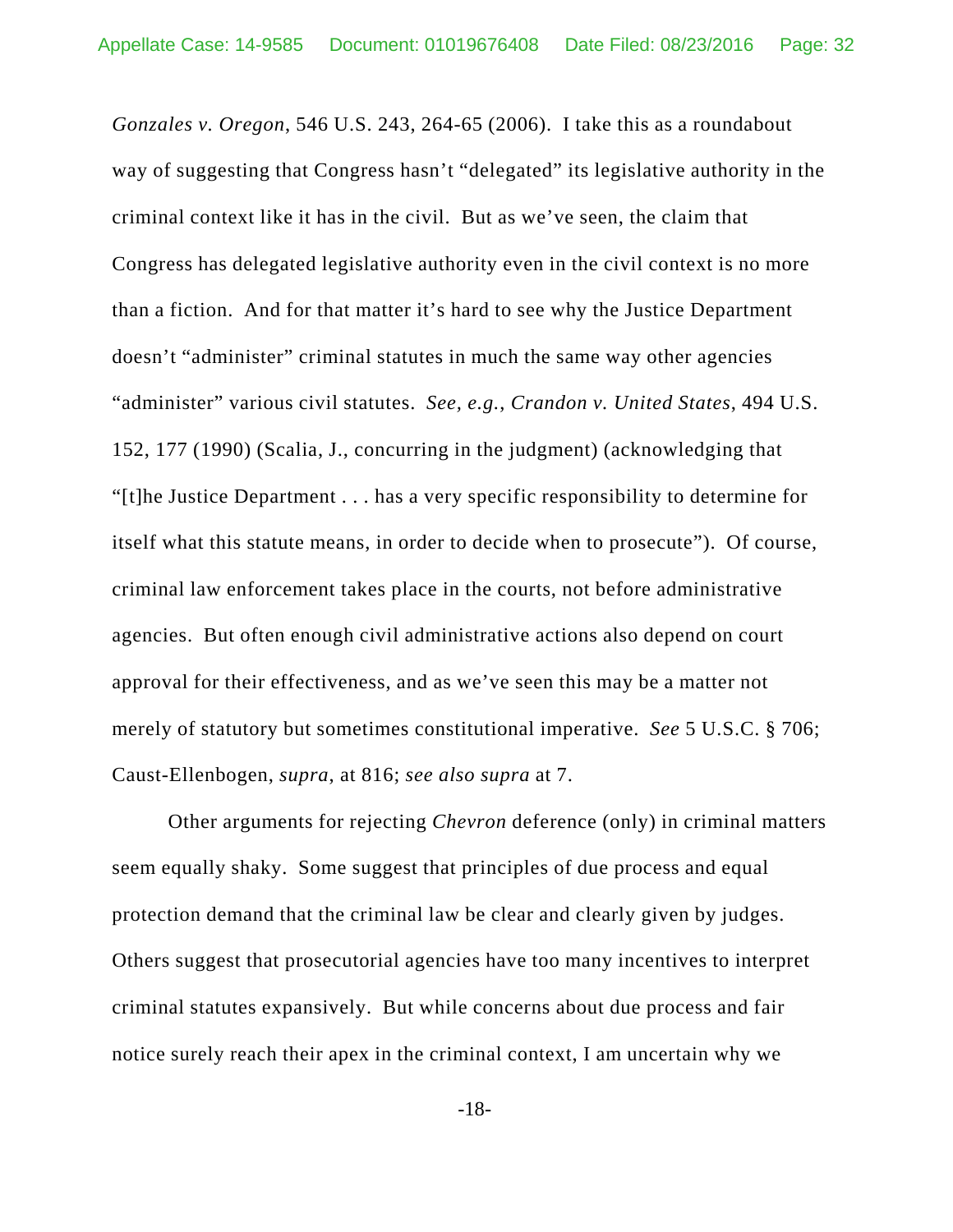would view that as a license to neglect attending to them in the civil context. *See Clinton v. City of New York*, 524 U.S. 417, 450 (1998) (Kennedy, J., concurring) ("Liberty is always at stake when one or more of the branches seek to transgress the separation of powers."). Especially given the power our modern administrative state already enjoys, even without *Chevron*, to penalize persons in ways that can destroy their livelihoods and intrude on their liberty even when exercising only purely civil powers. *See Free Enter. Fund*, 561 U.S. at 499. And given that the line between "criminal" and "civil" statutes has often proven tricky enough to administer. *See, e.g.*, *Hudson v. United States*, 522 U.S. 93, 99-100 (1997) (suggesting the use of a balancing test composed of seven non-exclusive factors to tell the difference between civil and criminal statutory penalties). Neither, too, are prosecutorial agencies known to be alone in their capacity and willingness to interpret statutes aggressively. *See, e.g.*, *Michigan*, 135 S. Ct. at 2713 (Thomas, J., concurring) ("[W]e should be alarmed that [the agency] felt sufficiently emboldened by those precedents to make the bid for deference that it did here."); *Talk Am., Inc. v. Mich. Bell Tel. Co.*, 564 U.S. 50, 69 (2011) (Scalia, J., concurring) (noting that the FCC "has repeatedly been rebuked in its attempts to expand the statute beyond its text, and has repeatedly sought new means to the same ends").

Beyond all that, *Chevron* has presented its fair share of practical problems in its administration. By way of illustration, consider just two examples. First,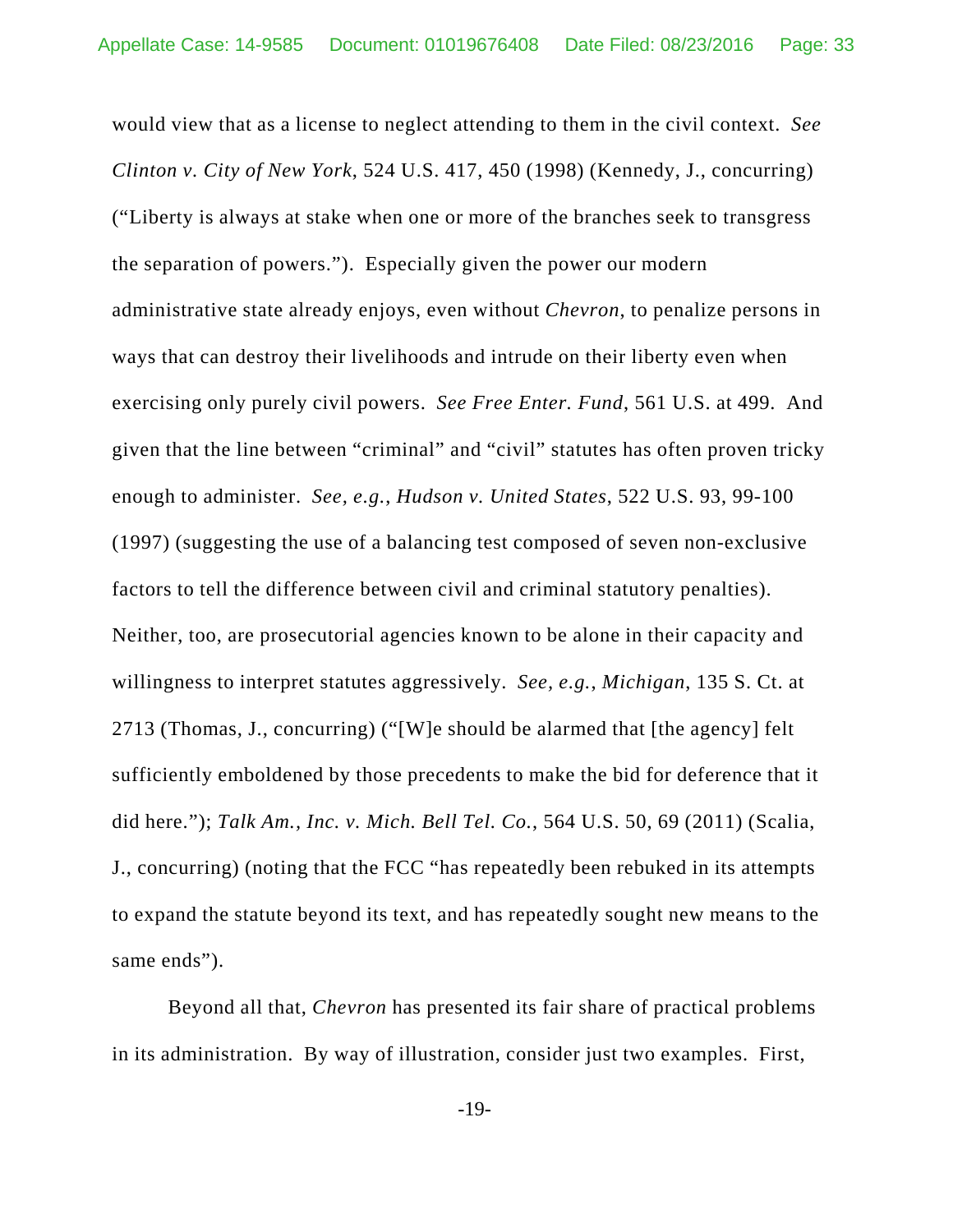we once thought *Chevron*'s presumption of delegation for ambiguous statutes applied uniformly to Congress's work. Then we learned it doesn't apply to criminal statutes. Now we know it doesn't always apply even when it comes to purely civil statutes. In *United States v. Mead Corp.*, 533 U.S. 218 (2001), the Court added a "step zero" to the *Chevron* sequence, one that requires courts to employ a multi-factor balancing test to decide whether to proceed to apply *Chevron* to a civil statute. *See id.* at 227-31. So today courts will only *sometimes* apply *Chevron* deference to ambiguous civil statutes. Neither, respectfully, does looking to the Supreme Court's case law supply a great deal of guidance on how to apply *Mead*'s balancing test. In recent years, the Court has declined to apply *Chevron* deference to arguably ambiguous civil statutes but it has only sometimes cited the *Mead* balancing test as the reason, leaving more than a few litigants and lower courts to wonder how they are supposed to proceed.<sup>8</sup>

Second, long lingering questions linger still about just how rigorous *Chevron* step one is supposed to be. In deciding whether Congress has "directly spoken" to a question or left it "ambiguous," what materials are we to consult? The narrow language of the statute alone? Its structure and history? Canons of interpretation? Committee reports? Every scrap of legislative history we can dig

<sup>8</sup> *See, e.g.*, *PGA Tour, Inc. v. Martin*, 532 U.S. 661 (2001); *see also* William N. Eskridge, Jr. & Lauren E. Baer, *The Continuum of Deference: Supreme Court Treatment of Agency Statutory Interpretations from Chevron to Hamdan*, 96 Geo. L.J. 1083, 1097-1120 (2008).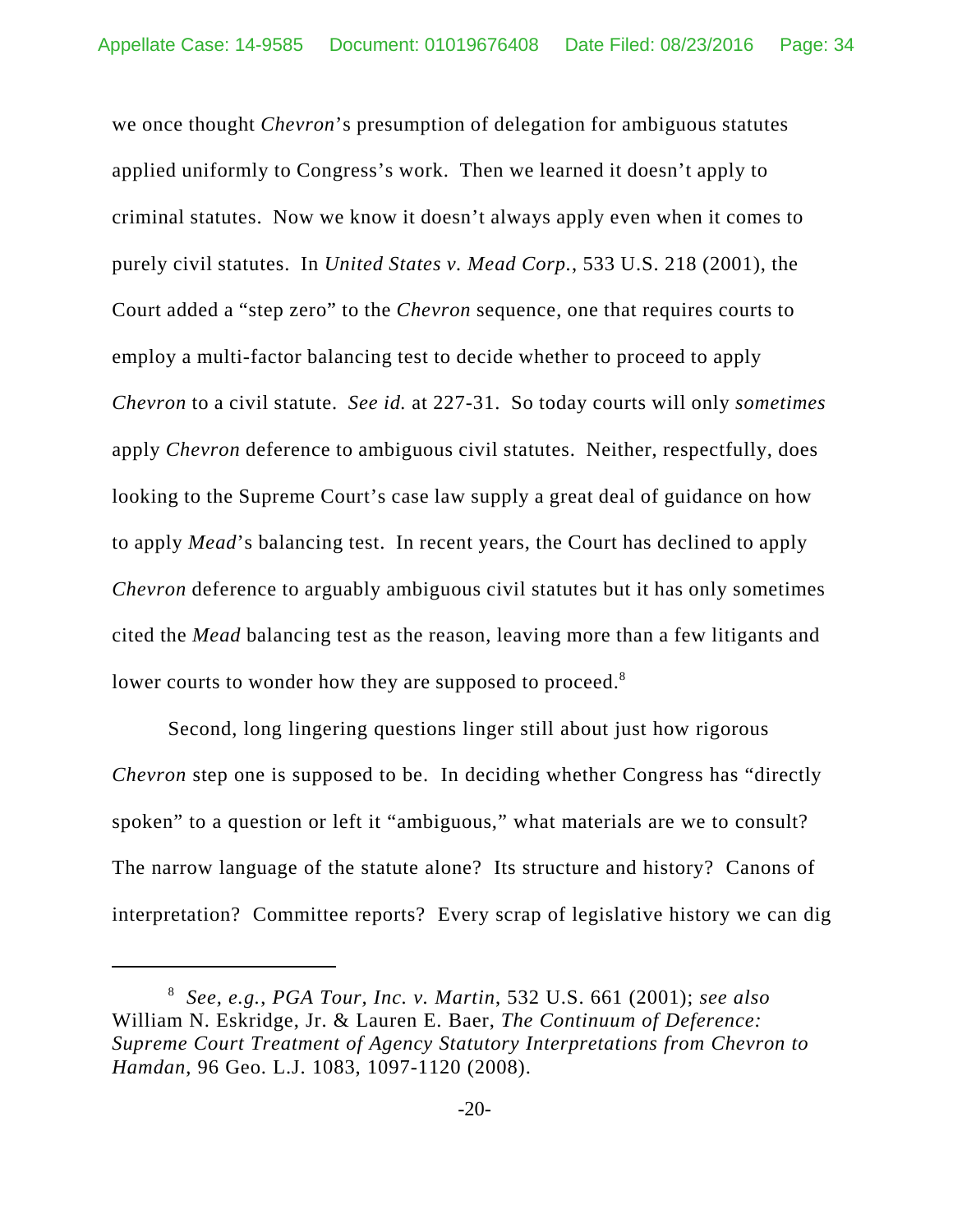up? Some claim to have identified at least three potential variants of *Chevron* jurisprudence governing the line between step one and step two in the Supreme Court's case law.9

Of course, we often retain even mistaken judicial decisions because reliance interests have arisen around them. But *Chevron* is a procedural rule, and procedural rules generally receive little precedential consideration when experience proves them problematic in their administration. *Payne v. Tennessee*, 501 U.S. 808, 828 (1991). No doubt this is because parties form reliance interests primarily around substantive rules of law that allocate property and define the limits of permitted behavior, while procedural rules merely govern how courts will go about their own business when deciding disputes many years later that parties often cannot foresee when arranging their affairs. And it is particularly hard to see how *Chevron* might have engendered serious reliance interests by individuals (if not agencies). Not only because of the uncertainties associated with its administration. But because even when clearly and properly implemented, *Chevron*'s very point is to permit agencies to upset the settled

<sup>9</sup> *See, e.g.*, Jack M. Beerman, *End the Failed Chevron Experiment Now: How Chevron Has Failed and Why It Can and Should Be Overruled*, 42 Conn. L. Rev. 779, 817-22 (2010); *see also Chevron*, 467 U.S. at 842 (resolving a case under step one only if "Congress has directly spoken to the precise question at issue"); *INS v. Cardoza-Fonseca*, 480 U.S. 421, 446 (1987) ("[e]mploying traditional tools of statutory construction"); *Dole v. United Steelworkers of Am.*, 494 U.S. 26, 35 (1990) (same); *MCI Telecomms. Corp. v. Am. Tel. & Tel. Co.*, 512 U.S. 218, 225-27 (1994) (relying on plain meaning only).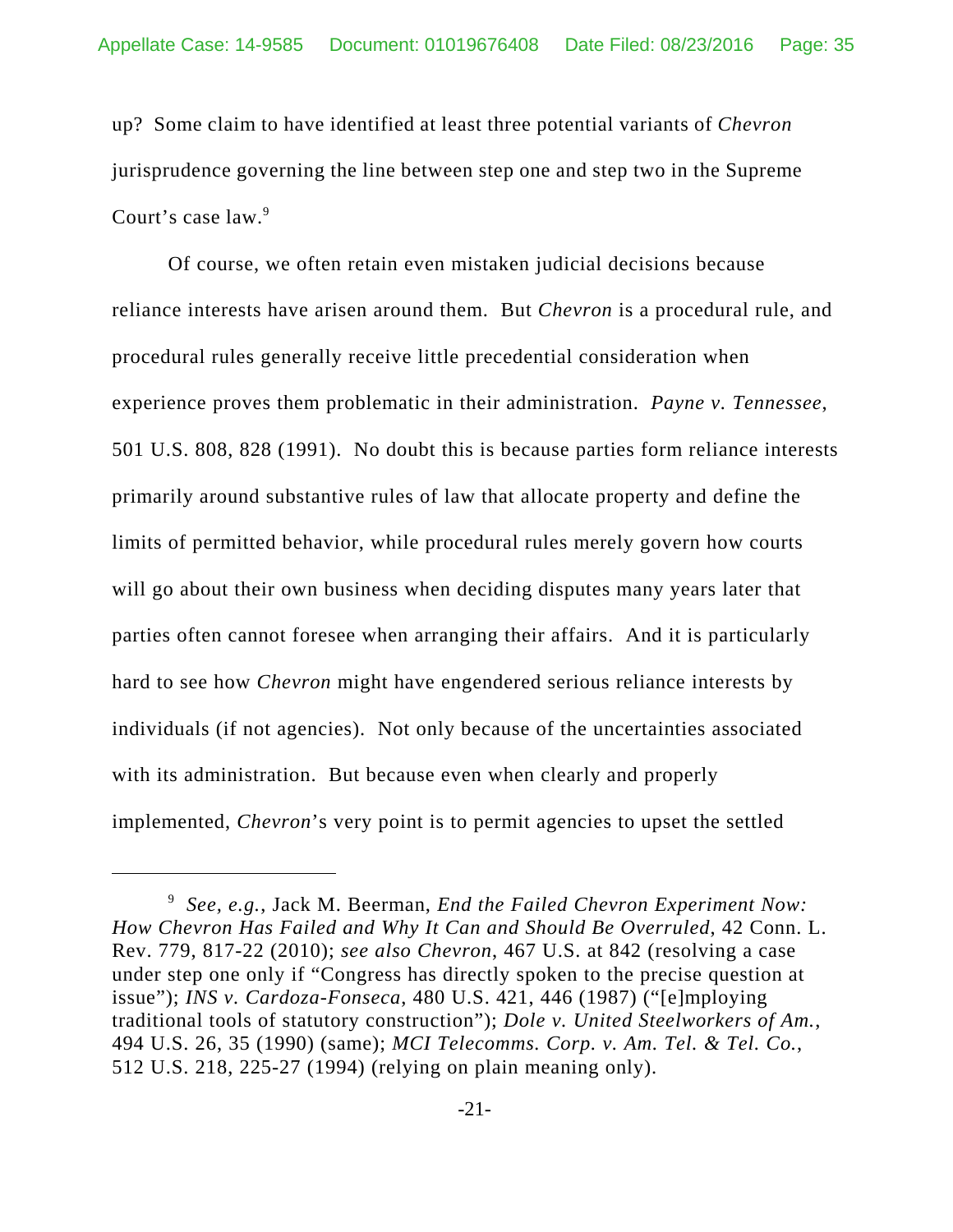expectations of the people by changing policy direction depending on the agency's mood at the moment. So if reliance interests count, they would seem to count against retaining *Chevron*.

All of which raises this question: what would happen in a world without *Chevron*? If this goliath of modern administrative law were to fall? Surely Congress could and would continue to pass statutes for executive agencies to enforce. And just as surely agencies could and would continue to offer guidance on how they intend to enforce those statutes. The only difference would be that courts would then fulfill their duty to exercise their independent judgment about what the law *is*. Of course, courts could and would consult agency views and apply the agency's interpretation when it accords with the best reading of a statute. But *de novo* judicial review of the law's meaning would limit the ability of an agency to alter and amend existing law. It would avoid the due process and equal protection problems of the kind documented in our decisions. It would promote reliance interests by allowing citizens to organize their affairs with some assurance that the rug will not be pulled from under them tomorrow, the next day, or after the next election. And an agency's recourse for a judicial declaration of the law's meaning that it dislikes would be precisely the recourse the Constitution prescribes — an appeal to higher judicial authority or a new law enacted consistent with bicameralism and presentment. We managed to live with the administrative state before *Chevron*. We could do it again. Put simply, it seems

-22-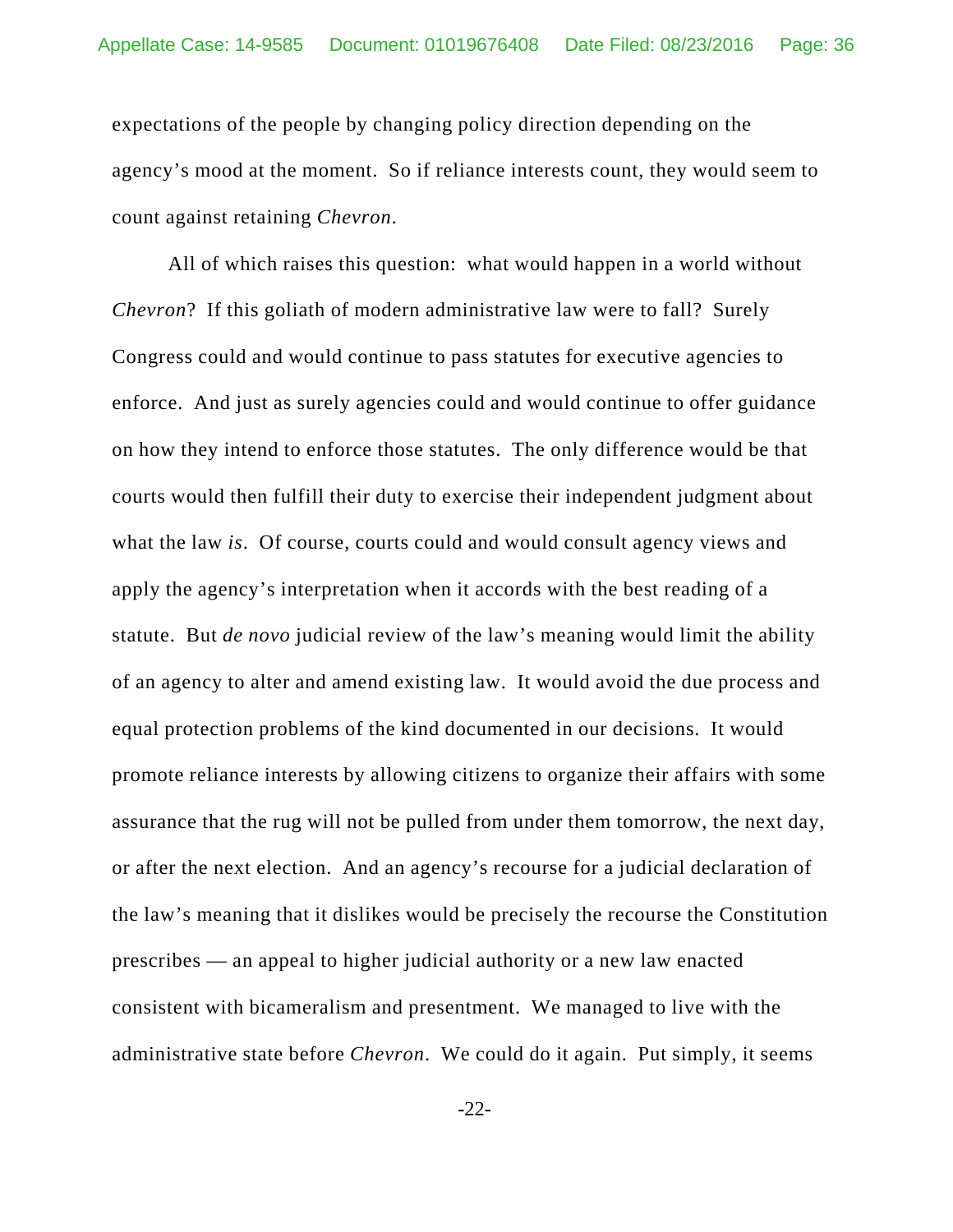to me that in a world without *Chevron* very little would change — except perhaps the most important things.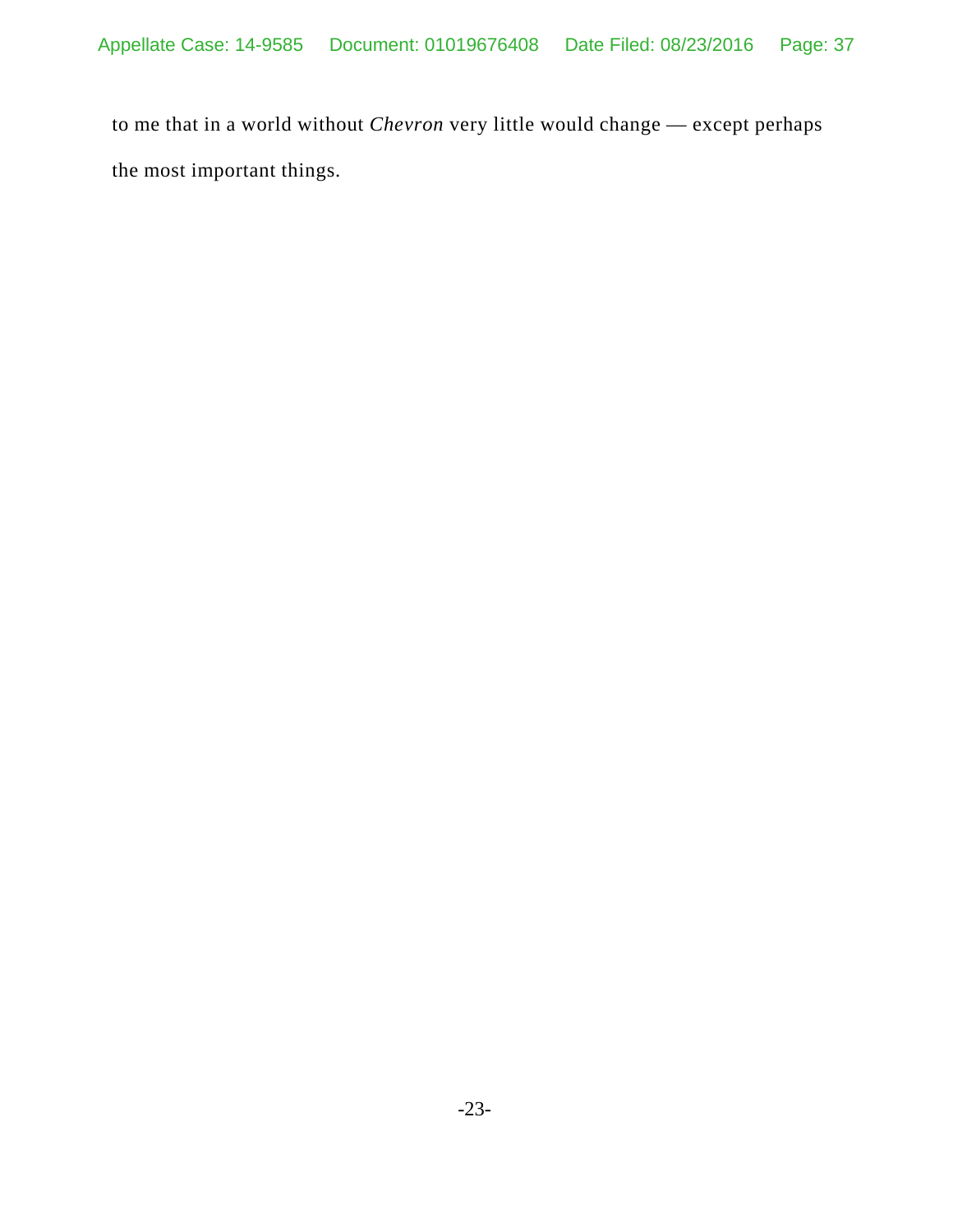### **UNITED STATES COURT OF APPEALS FOR THE TENTH CIRCUIT OFFICE OF THE CLERK**

Byron White United States Courthouse 1823 Stout Street Denver, Colorado 80257 (303) 844-3157

Elisabeth A. Shumaker Clerk of Court

August 23, 2016

Chris Wolpert Chief Deputy Clerk

Mr. Timothy Lee Cook Law Office of Timothy L. Cook P.O. Box 19512 Oklahoma City, OK 73144-0000

# **RE: 14-9585, Gutierrez-Brizuela v. Lynch**

Dear Counsel:

Enclosed is a copy of the opinion of the court issued today in this matter. The court has entered judgment on the docket pursuant to Fed. R. App. P. Rule 36.

Pursuant to Fed. R. App. P. Rule 40, any petition for rehearing must be filed within 14 days after entry of judgment. Please note, however, that if the appeal is a civil case in which the United States or its officer or agency is a party, any petition for rehearing must be filed within 45 days after entry of judgment. Parties should consult both the Federal Rules and local rules of this court with regard to applicable standards and requirements. In particular, petitions for rehearing may not exceed 15 pages in length, and no answer is permitted unless the court enters an order requiring a response. If requesting rehearing en banc, the requesting party must file 12 paper copies with the clerk, in addition to satisfying all Electronic Case Filing requirements. *See* Fed. R. App. P. Rules 35 and 40, and 10th Cir. R. 35 and 40 for further information governing petitions for rehearing.

Please contact this office if you have questions.

Sincerely,

Glisabeth a. Shumaker

Elisabeth A. Shumaker Clerk of the Court